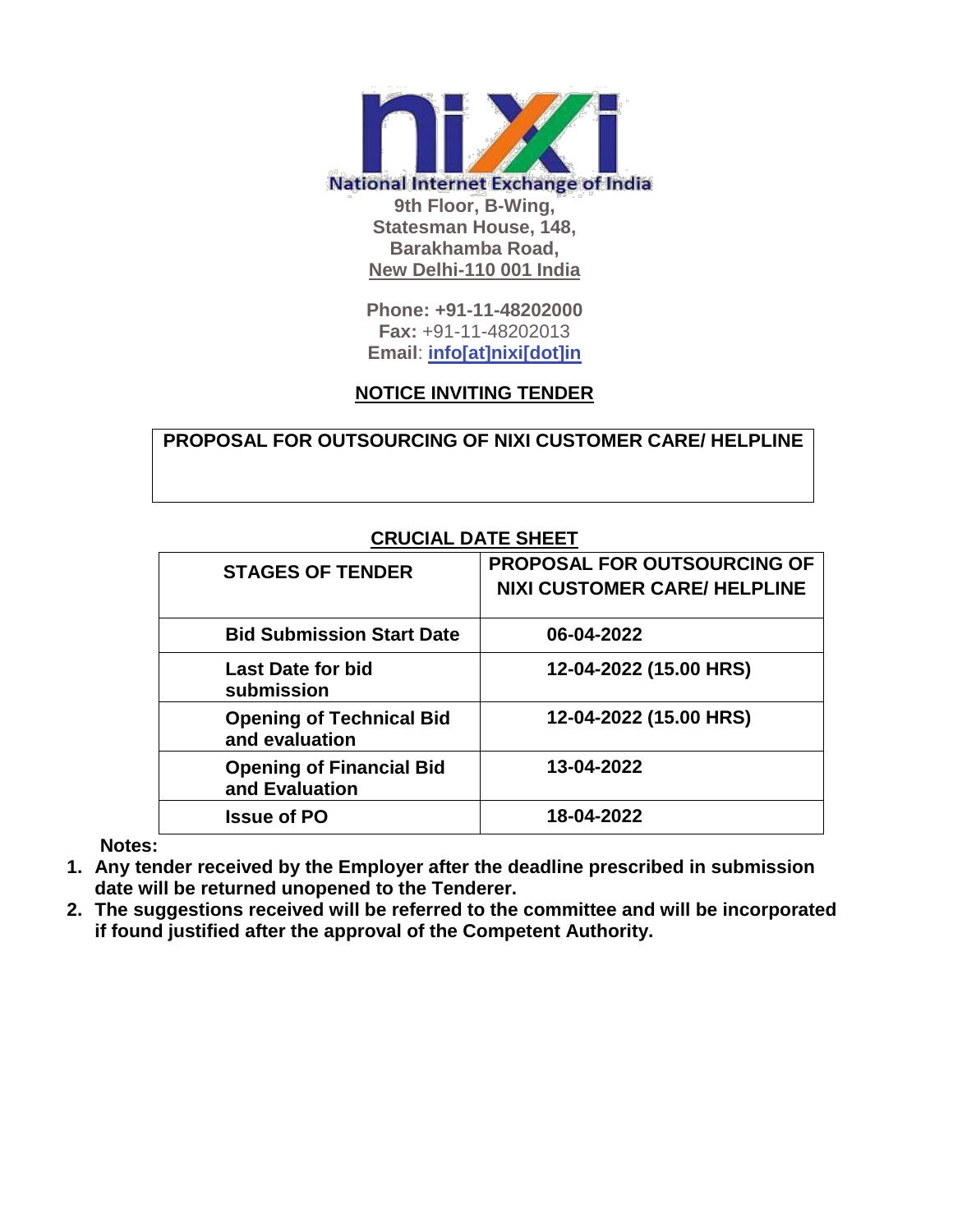## **TENDER AT A GLANCE**

| <b>TITLE OF TENDER</b>                 | <b>PROPOSAL FOR OUTSOURCING OF NIXI</b>                                    |
|----------------------------------------|----------------------------------------------------------------------------|
|                                        | <b>CUSTOMER CARE/HELPLINE</b>                                              |
| <b>NATURE OF TENDER</b>                | <b>PUBLIC</b>                                                              |
| <b>SCOPE OF TENDER</b>                 | <b>DOMESTIC</b>                                                            |
| <b>MODE OF BIDDING</b>                 | <b>TWO BID SYSTEM</b>                                                      |
| <b>TYPES OF BID</b>                    | <b>1) TECHNICAL BID</b><br>2) FINANCIAL BID                                |
| <b>EVALUATION</b><br><b>CRITERIA</b>   | THE LOWEST BIDDER WILL BE CONSIDERED                                       |
| <b>TENDER FEES</b>                     | Rs 2,000/-                                                                 |
| <b>EARNEST MONEY</b><br><b>DEPOSIT</b> | THE BIDDER HAS TO SIGN "BID SECURUTY<br><b>DECLARATION" IN LIEU OF EMD</b> |
| <b>SECURITY DEPOSIT</b><br>(SD)        | <b>NIL</b>                                                                 |
| <b>FREIGHT &amp; HANDLING</b>          | <b>NOT APPLICABLE</b>                                                      |
| <b>DELIVERY</b><br><b>LOCATIONS</b>    | <b>DELHI/NCR</b>                                                           |
| <b>VALIDITY OF TENDER</b>              | <b>90 DAYS FROM DATE OF OPENING OF TECHNICAL</b><br><b>BID</b>             |
| <b>DESCRIPTION</b>                     | NIXI/012/CCU/0001/2021                                                     |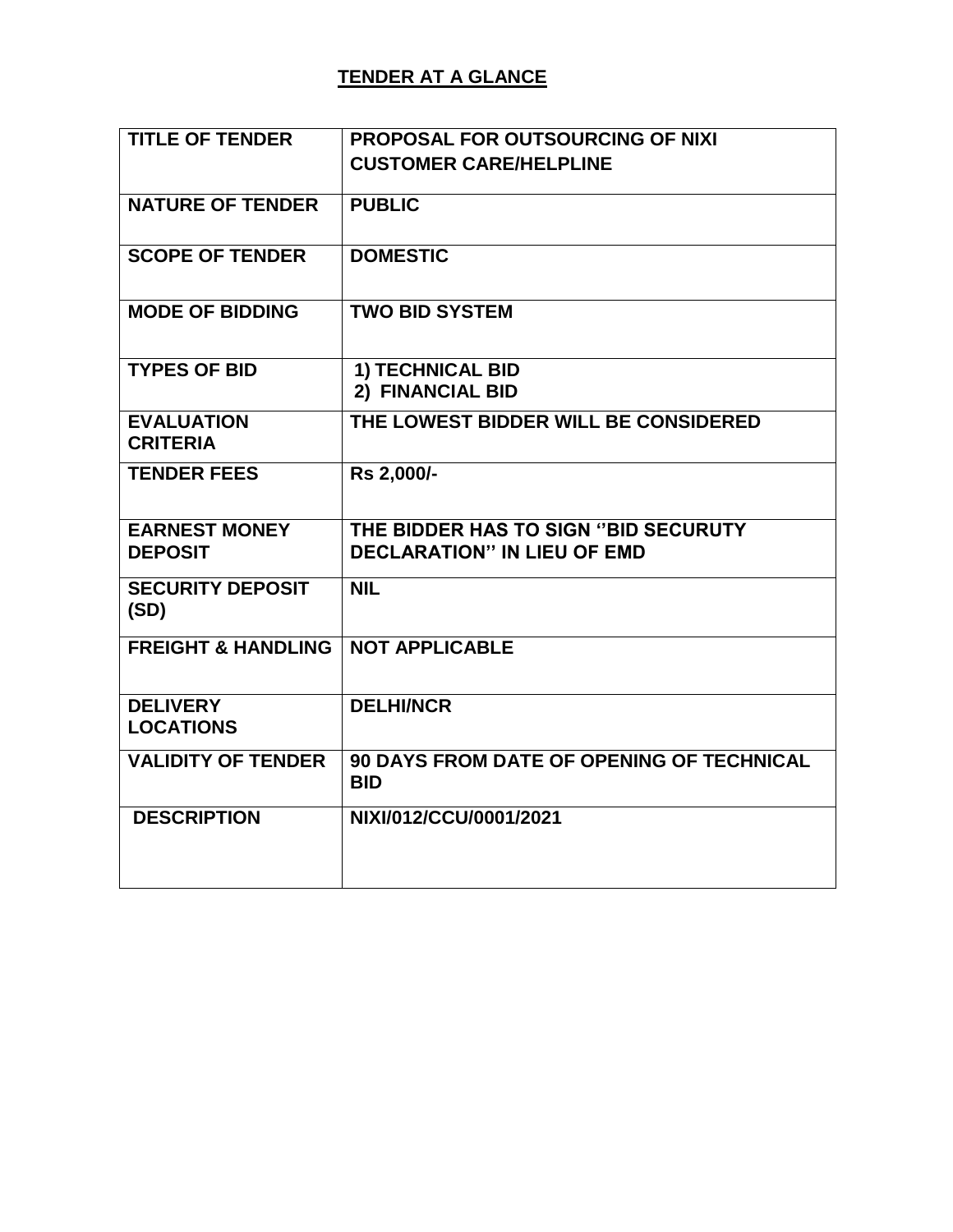# **C O N T E N T S**

| <b>CLAUSE</b> | <b>PARTICULARS</b>                                                                                                                                                                                                                                                                                                                                    | PAGE      |
|---------------|-------------------------------------------------------------------------------------------------------------------------------------------------------------------------------------------------------------------------------------------------------------------------------------------------------------------------------------------------------|-----------|
|               | <b>NIXI Overview</b>                                                                                                                                                                                                                                                                                                                                  | 4         |
| Ш.            | Scope of Work                                                                                                                                                                                                                                                                                                                                         | $5-8$     |
| III.          | <b>Bidding System</b>                                                                                                                                                                                                                                                                                                                                 | $8 - 11$  |
| IV.           | <b>Earnest Money Deposit (EMD)</b>                                                                                                                                                                                                                                                                                                                    | 11        |
| V.            | <b>Security Deposit/ PBG</b>                                                                                                                                                                                                                                                                                                                          | $11 - 12$ |
| VI.           | <b>Eligibility Criteria</b>                                                                                                                                                                                                                                                                                                                           | 12        |
| VII.          | Signing of An Agreement                                                                                                                                                                                                                                                                                                                               | 13        |
| VIII.         | <b>Payment Terms</b>                                                                                                                                                                                                                                                                                                                                  | 13        |
| IX.           | Force Majeure                                                                                                                                                                                                                                                                                                                                         | $13 - 14$ |
| Χ.            | <b>Integrity Pact</b>                                                                                                                                                                                                                                                                                                                                 | 14        |
| XI.           | <b>Settlement of Disputes</b>                                                                                                                                                                                                                                                                                                                         | $14 - 15$ |
| XII.          | Change Management                                                                                                                                                                                                                                                                                                                                     | 15        |
| XIII.         | <b>Liquidated Damages</b>                                                                                                                                                                                                                                                                                                                             | $15 - 16$ |
| XIV.          | Last Date for Response of submission of BID                                                                                                                                                                                                                                                                                                           | 16        |
| XV.           | Documents required to be submitted with bid.                                                                                                                                                                                                                                                                                                          | 17        |
| XVI.          | <b>General Conditions of Tender</b>                                                                                                                                                                                                                                                                                                                   | 18        |
|               | <b>Annexures &amp; Formats</b><br>Financial/ Price Bid (Annexure I)<br><b>Bid Security Declaration (Annexure II)</b><br>Integrity Pact (Annexure III)<br>Undertaking (Annexure IV)<br>Confidentiality Declaration (Annexure V)<br>Performance Bank Guarantee (Annexure VI)<br><b>Bank Details (Annexure VII)</b><br><b>Check List (Annexure VIII)</b> |           |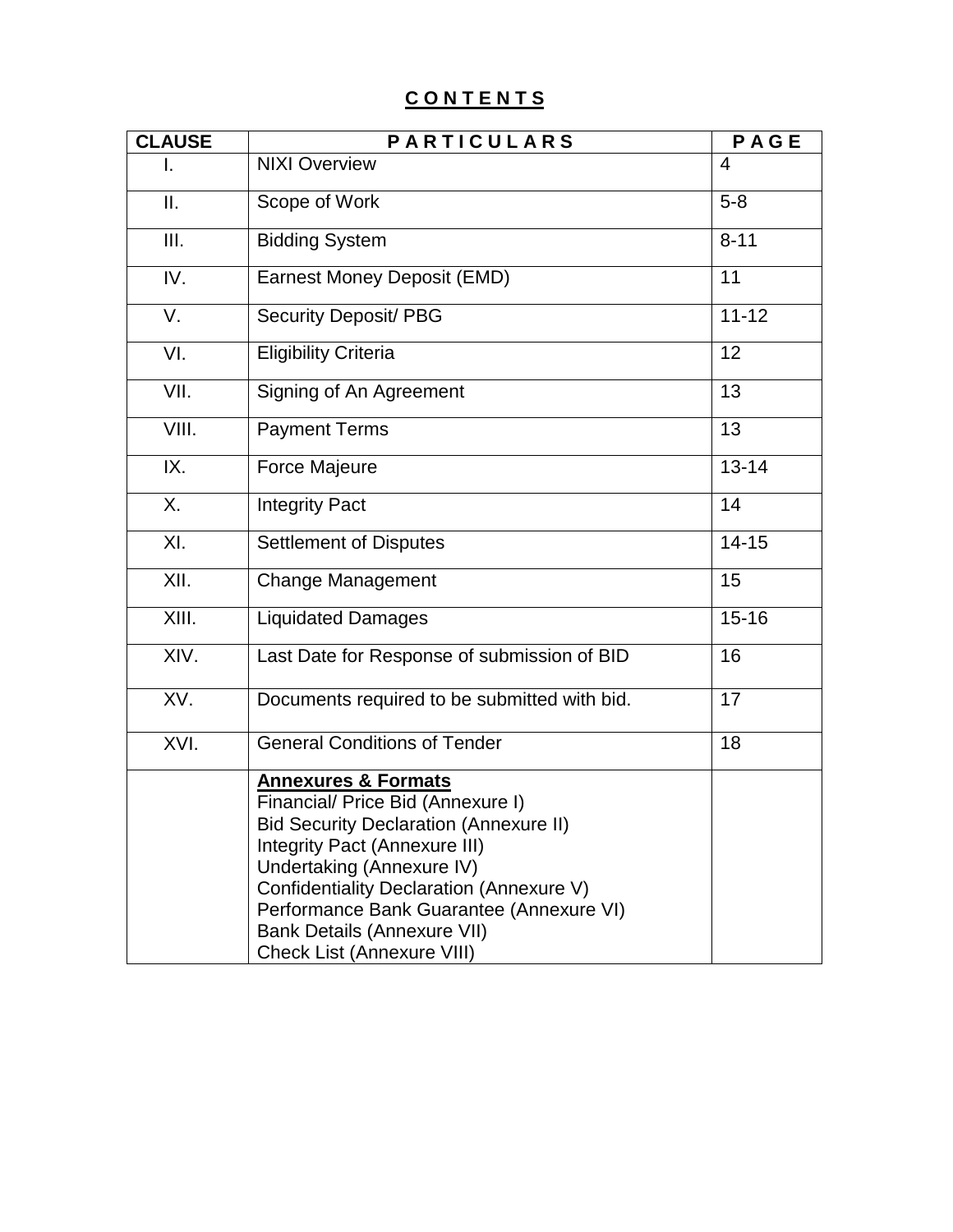## **I. NIXI OVERVIEW**

The National Internet Exchange of India (NIXI) is a [non-profit C](https://en.wikipedia.org/wiki/Non-profit)ompany incorporated under Section 25 of the India Companies Act, 1956 (now section 8 under [Companies](https://en.wikipedia.org/wiki/Companies_Act_2013)  [Act 2013\)](https://en.wikipedia.org/wiki/Companies_Act_2013) with an objective of facilitating improved internet services in the country. NIXI was registered on 19th June, 2003 and performs three operations -

**National Internet Exchange of India (NIXI)** was set up for peering of ISPs among themselves for routing the domestic traffic within the country, instead of taking it all the way to US/Abroad, thereby resulting in better quality of service (reduced latency) and reduced bandwidth charges for ISPs by saving on International Bandwidth. NIXI is managed and operated on a Neutral basis, in line with the best practices for such initiatives globally.

Website – [www.nixi.in](http://www.nixi.in/)

**.IN Registry** is India"s Country Code Top Level domain (ccTLD). The Govt. of India delegated / autorized the operations of .IN Registry to NIXI. The IN Registry operates and manages India"s .IN ccTLD. Now .IN domain names are available to anyone on first- come-first-served basis.

Website – [www.registry.in](http://www.registry.in/)

**.IN Registry and Internationalized Domain Names (IDNs)**: NIXI also manages the .IN Registry [\(www.registry.in \)](http://www.registry.in/) including 15 IDN TLDs (in 22 official languages). At present, 166 Registrars have been accredited to offer .IN domain Name registration worldwide to customers. This has helped proliferation of web hosting in the country and promotion of Indian language content on the Internet.

IDN"s in Hindi, Bodo, Dogri, Konkani, Maithili, Marathi, Nepali Sindhi, Bangali, Gujarati, Manipuri, Punjabi, Tamil, Telugu and Urdu languages were launched during the year 2014-15. The General availability of all the remaining Indian languages i.e. Assamese, Kannada, Oriya, Malayalam, Santali, Sanskrit, Sindhi, Kashmiri started from 15th July, 2020

**Indian Registry for Internet Names and Numbers (IRINN)** in India that provides allocation and registration services of IP addresses and AS numbers, and contributes to the society by providing Internet-related information as a non-profit, affiliation-based organization, and performing research, education and enlightenment activities. IRNN is a division functioning under NIXI and provides allocation and registration services of Internet Protocol addresses (IPv4 & IPv6) and Autonomous System numbers to its Affiliates. It is a not-for-profit, Affiliates based entity, with the primary goal of allocation of Internet resources to its Affiliates.

Website – [www.irinn.in](http://www.irinn.in/)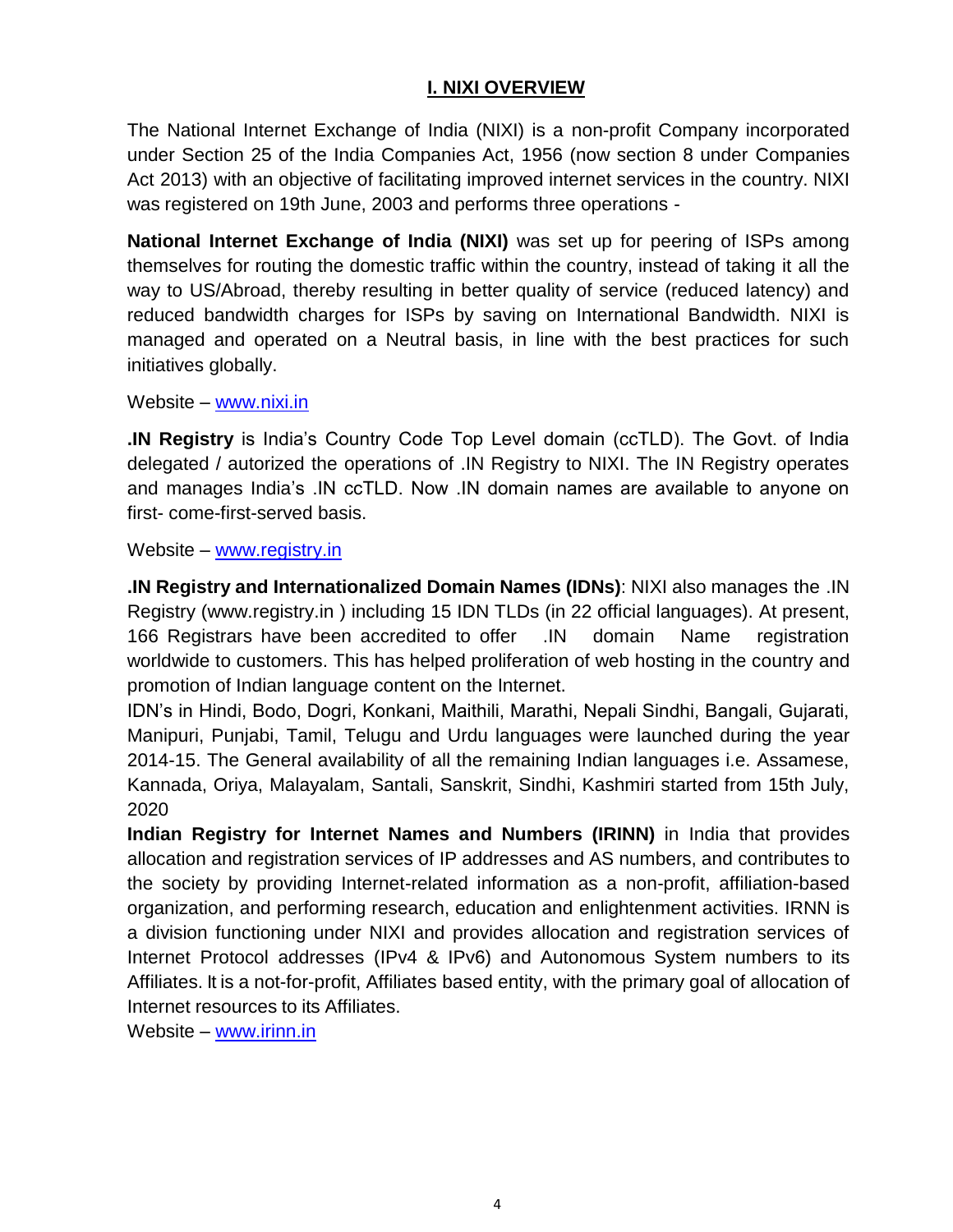## **II. SCOPE OF WORK**

NIXI is primarily operating three main functions besides other activities. All its activities revolve around these three basic divisions which are as under:

- **Internet Exchange Division**
- **IRINN Division**
- **.IN Registry Division**

NIXI is looking after the services of call centers to receive and compile the calls received for each of these divisions separately. A periodical report has to be submitted by the call center to these respected divisions for initiating action at their end.

## **1. One dedicated Call centre executive should be available 24\*7 supporting NIXI customers**

**2. Process Flow and call flow of NIXI Customers**



 **2(i)** Generic call flow irrespective of any division

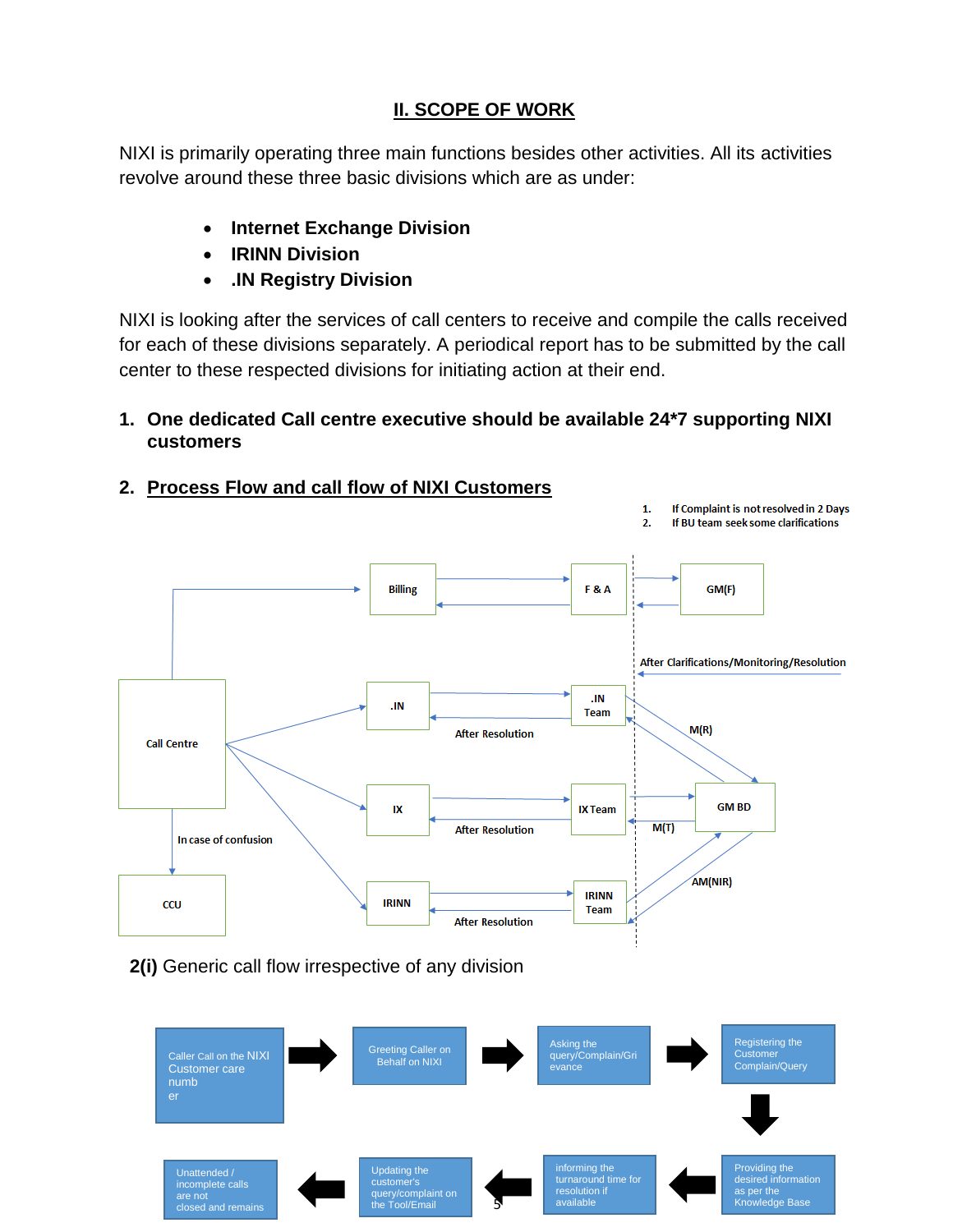### **3. Duration of work**

24\*7

## **4. BROAD SCOPE OF WORK AND CALLCENTER**

A call centre is a centralised office used for receiving or transmitting a large volume of requests by Telephone. A call centre has open workspace for all call centre agent, with work station that include a computer with each agent, a telephone/headset connected to Telephone/Computer

- 4.1 Broad scope of work includes
- Setup and provide the services of call centre operations with space infrastructure and call agents to operate NIXI Customer care unit.
- To attend complaints, query and other calls operating 24x7 per day.
- To register each call and sharing the reports Weekly and Monthly with detailed classification as shared by the NIXI Management.
- NIXI can modify their work from time to time Like making outbound call and sending email to customer.

### 4.2Scope of Service

Activities to be handled by the service provider

- 1. Reply to customer queries
- 2. To gather customer feedback, analysis and reporting
- 3. Query Management (timings 24\*7)
- 4. Maintaining data base of customers and keeping them informed on incoming events through email/Voice calls.
- 5. Strictly adhering the NIXI Escalation matrix.
- 6. Various MIS data/reports to be generated on predefined regular intervals and sent to NIXI.
- 7. Knowledge Management. The call centre agency shall build a FAQ database/Knowledge bank, and step by step workflow for day to day operations and for any special cases.
- 8. Call centre Agency shall be required to provide & update knowledge base and FAQ database.

## **5. Analytics & Reporting**

 The call centre solution shall be equipped with extensive reporting capabilities to generate various reports based on NIXI"s requirement.

Call centre Agency shall be required to build the required MIS/Dashboard as required by NIXI.

The service provider and NIXI will mutually agree on the format of the reports to be submitted by the service provider to NIXI. If NIXI request service provider to provide the customized reports, the service provider will provide will provide customized reports at no cost to NIXI Management.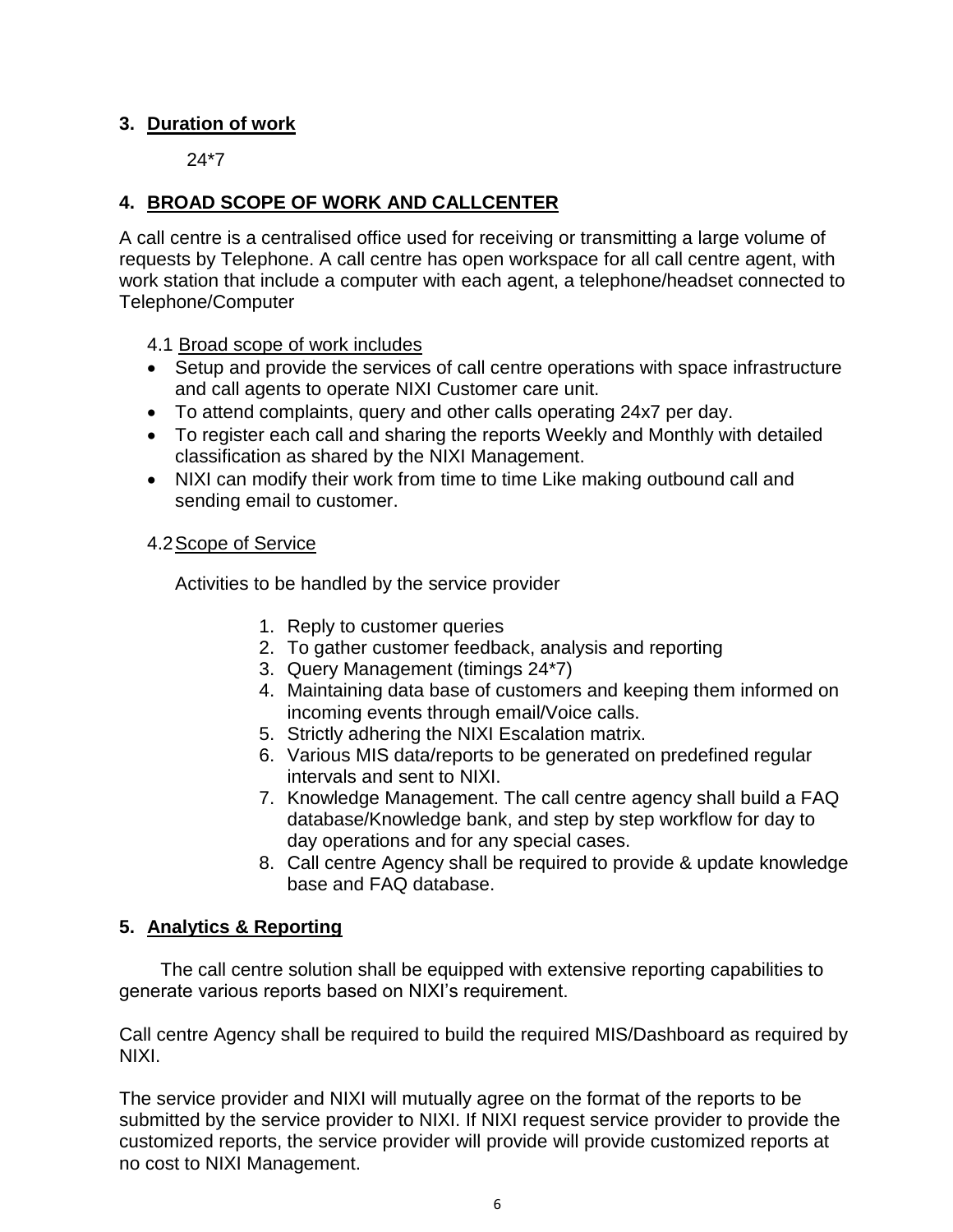The following trending reports but not limited to the following must be provided by the service provider:

- 1. Reports based on time period
- 2. Type of grievances/queries/demand/analysis
- 3. Department
- 4. Customer Details
- 5. Phone and email address

Complaint Analysis

- 1. Call Waiting time
- 2. Lost Calls
- 3. Call time
- 4. Abandoned call rate

## **6. Provisioning of IT Infrastructure and Team lead**

- 1. Service provider shall provision for Dialler and related hardware & network components for running the contact centre operations.
- 2. System should be able to intelligently route the callers to agents based on their availability to take calls on first come first serve basis.
- 3. Standard features like call transfer, conference, barge in, Dialled number identification Sequence((DNIS), Automatic Number Identification (ANI) etc.
- 4. Call barging and recording software.
- 5. Desktop/Laptop
- 6. Telephone equipment.
- 7. Leased line minimum 100 Mbps

## **7. Monitoring**

 A facility should be available for NIXI monitoring team, external and internal auditors to periodically inspect the functioning of call centre.

## **8. Call Centre Application**

- 1. The software would maintain complete call history of all calls received at the call centre.
- 2. A unique id/Ticket number shall be generated for all service requests, complain and tracked till closure.
- 3. Efficiently handle high call volume.
- 4. Call Patching within Call centre or Outside call centre.

## **9. Resources on – Boarding and Training**

Service provider shall select and deploy the skilled and qualified manpower as required for ruining the call centre.

**10. Minimum Manpower Profile** – Manpower deployed by the service provider for NIXI customer care should comply with minimum qualification as mentioned in the following table.

|  |  |  | <b>Minimum Qualification</b> |
|--|--|--|------------------------------|
|--|--|--|------------------------------|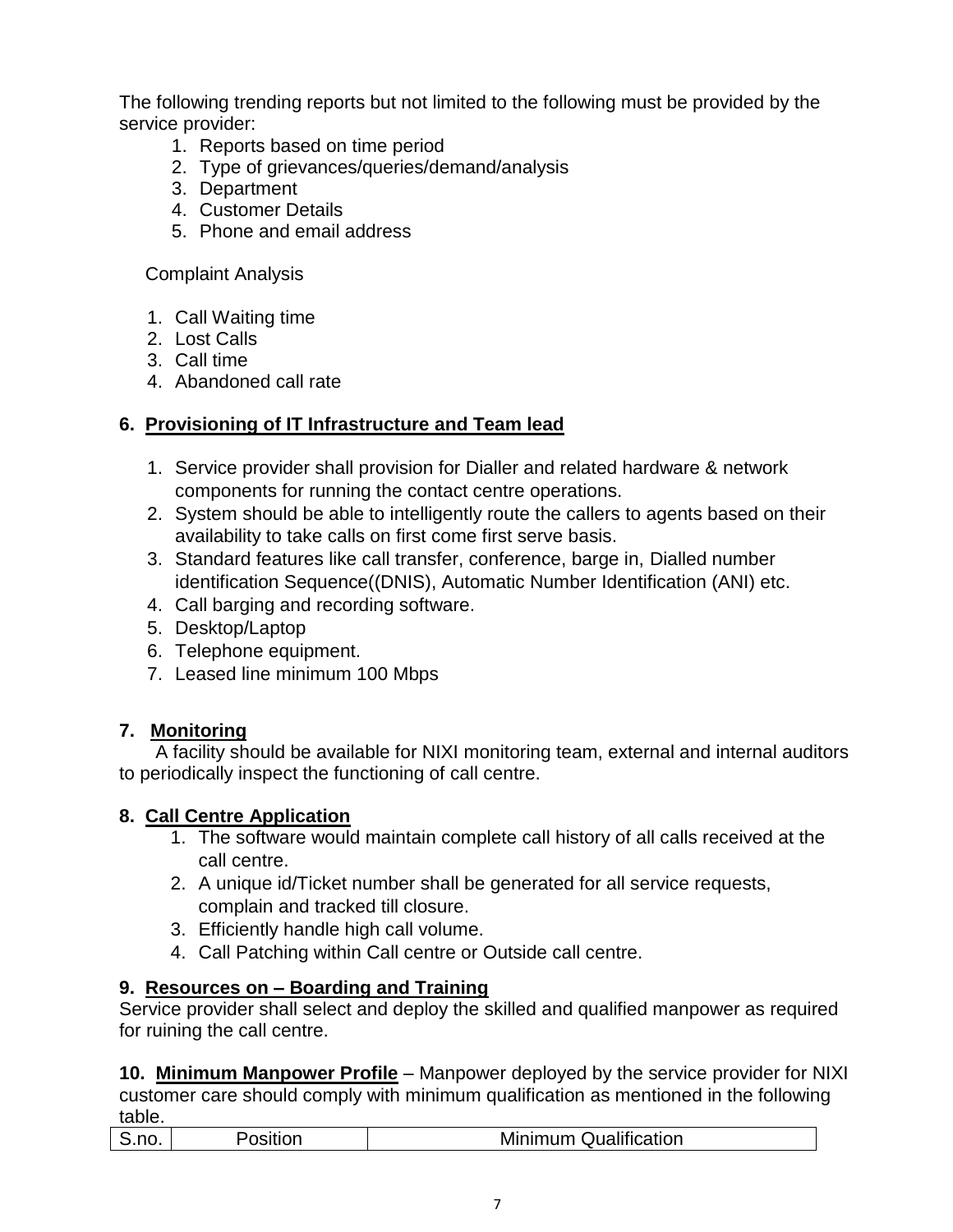| <b>Call Centre Executive</b> | • Minimum graduation (MCA, M.SC, B.Tech,     |
|------------------------------|----------------------------------------------|
|                              | B.E, B.SC, BCA or any equivalent degree)     |
|                              | Along with any one Technical certification   |
|                              | like CCNA etc                                |
|                              | • Also able to communicate confidently and   |
|                              | politely, with good speaking skills          |
|                              | • Able to speak, read and write in Hindi and |
|                              | English.                                     |

- 1. Manpower profiles could be audited by NIXI on an ad hoc basis.
- 2. Service provider shall submit an undertaking with the invoice declaring the compliance to minimum manpower profile.
- 3. Service provider shall take prior approval from NIXI before increasing or decreasing the no. of call centre executives deployed for NIXI.

**11. Resource Training** – Considering the nature of the services, Training is an important aspect of NIXI business process. The service provider should make arrangements for imparting proper training in soft skills, call handling, exposure to related application so as to prepare the call centre executive to answer different types of quires and on other aspects of Call Centre services.

The service provider should ensure that all the call centre are put on actual duty only after providing them proper training.

NIXI at its discretion may provide refresher training to the supervisor as a part of train the trainer methodology. The service provider needs to ensure that their Team Leaders provide further in house refresher training to call centre Executives. Note: For all Training sessions, arrangement of logistics, travel etc. for shall be the responsibility of the service provider.

# **III. BIDDING SYSTEM**

- 3.1Bids will be submitted in hard copies at NIXI office Delhi. There is no electronic or digital submission is allowed.
- 3.2The bid should be submitted in two parts. Part-I (Envelope A) is Technical Bid and Part-II (Envelope B) will be Financial/Commercial bid.
- 3.3Technical bid will contain all the documents/compliance asked in General Term of conditions along with Technical Compliance, which is to be enclosed in Envelope A. Technical Bid will also have unpriced BOM as per Annexure-I. Please do not put Financial Bid/Commercial bid in Technical bid/ Envelope A this would lead to summary rejection of the bid. The Financial Bid has to be enclosed in Envelope B.
- 3.4Financial/Commercial bid will contain schedule of prices as per the Financial/Commercial Bid format.
- 3.5Both Technical and Financial/Commercial bid should be kept in separate envelope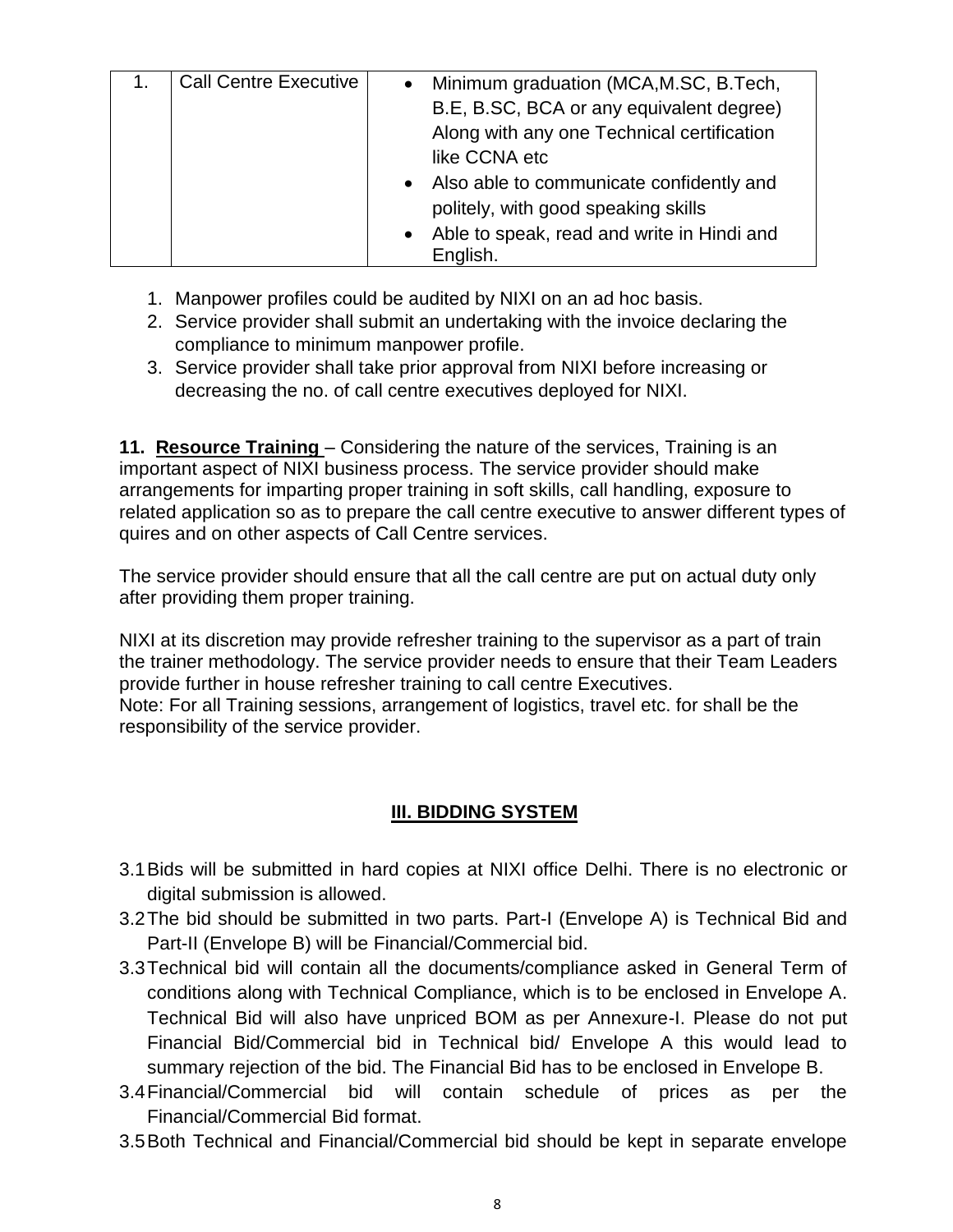and this envelops should be kept in on large envelope. All the envelopes should be properly sealed.

- 3.6Each page of the tender bid should be signed and sealed by authorized signatory.
- 3.7No bid will be accepted post the last date and time mentioned in the tender document. However, NIXI reserves the right to extend the date and time of bid submission.

### 3.8**Schedule table**

| <b>STAGES OF TENDER</b>                           | <b>PROPOSAL FOR OUTSOURCING OF</b><br><b>NIXI CUSTOMER CARE/ HELPLINE</b> |
|---------------------------------------------------|---------------------------------------------------------------------------|
| <b>Bid Submission Start Date</b>                  | 06-04-2022                                                                |
| Last Date for bid<br>submission                   | 12-04-2022 (15.00 HRS)                                                    |
| <b>Opening of Technical Bid</b><br>and evaluation | 12-04-2022 (15.00 HRS)                                                    |
| <b>Opening of Financial Bid</b><br>and Evaluation | 13-04-2022                                                                |
| <b>Issue of PO</b>                                | 18-04-2022                                                                |

#### 3.9**Assistance to bidders**

Any queries relating to the tender document and the terms and conditions contained therein should be addressed to the following email id [nittin.p@nixi.in .](mailto:nittin.p@nixi.in)

#### 3.10 **Bid Evaluation Criteria**

- Tender committee will first evaluate the Technical bid. They can seek any clarification/documents/confirmation, should they need the same for further clarity.
- Financial/Commercial bids of those Bidders whose Pre-Qualification &Technical bids are found suitable by the committee, will be opened.
- Contract will be awarded to L1 bidder, which will arrive at as per Financial/Commercial Bid format inclusive of taxes.

#### 3.11 **Bid Validity**

- All the bids (Technical and Financial) will be valid for a period of 90 days from the last date of submission of the tender for execution of Contract. This can be extended if so required with the approval of the Competent Authority.
- In exceptional circumstances, prior to expiry of the original time limit, the NIXI may request the bidders to extend the period of validity for a specified additional period beyond the original validity of 90 days. The request and the bidders' responses shall be made in writing/Email. The bidders, not agreeing for such extensions will be allowed to withdraw their bids.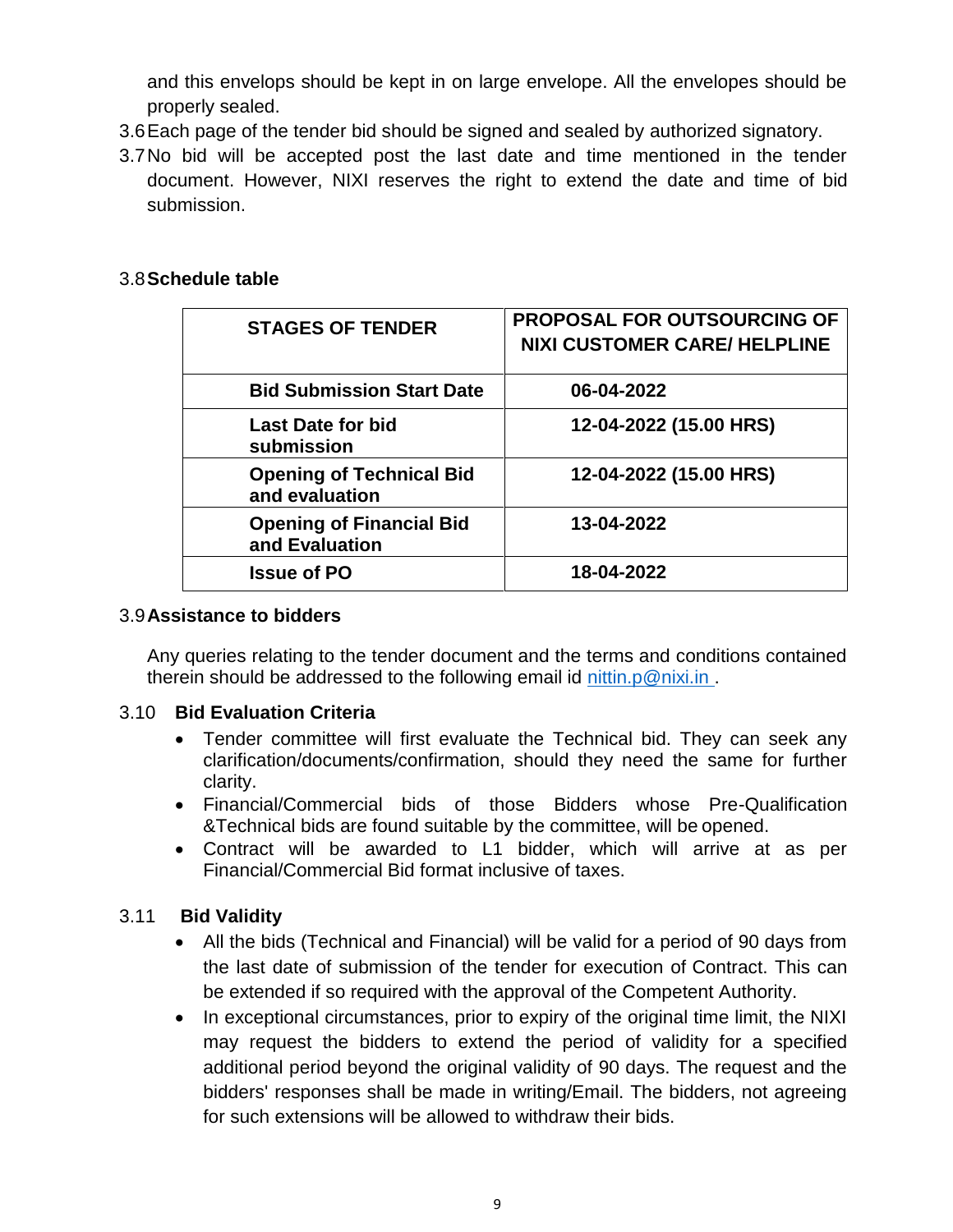## 3.12 **Modification / Substitution/ Withdrawal of bids**

- No Bid shall be modified, substituted, or withdrawn by the Bidder after the bids due date.
- Any alteration/ modification in the bid or additional information supplied subsequent to the bid's due Date, unless the same has been expressly sought for by the Authority, shall be disregarded.

## 3.13 **Rejection of the Bid:**

The bid submitted shall become invalid if: ‐

- The bidder is found ineligible.
- The bidder does not provide all the documents as stipulated in the bid document.

## 3.14 **Right to reject or scrap the process**

The NIXI reserves the right to accept or reject any Tender, and to scrap/ cancel the Tender process and reject all Tenders, at any time prior to the award of Contract, without thereby incurring any liability to the affected Tenderer or Tenderers or any obligation to inform the affected Tenderer or Tenderers of the grounds for the Employer"s action

## 3.15 **Evaluation of Bids**

- The responsive bids will first be evaluated for technical compliance. Nonsubmission of essential documents stipulated will result in a bid liable for disqualification at technical evaluation stage.
- Bids determined to be substantially responsive will be checked by NIXI for any arithmetical errors in computation and summation. Where there is discrepancy between rates/amounts given in figures and in words, the rates/amounts given in words will prevail.
- NIXI shall evaluate the financial bids of eligible bidders to determine the L-1 bidder on the basis of lowest total cost of support services for all items in the financial/price bid form

## .**3.16 General Instructions for Bidding process**

Bids should be completed in all respects, must be submitted on or before the last date specified in the schedule of events.

The NIXI may, at its own discretion, extend the last date for submission of tenders. All the bids are valid for a period of 90 days from the last date of submission of the tender for execution of Contract. It may be extendable.

The bid submitted shall become invalid if: -

- i) The bidder is found ineligible.
- ii) The bidder does not provide all the documents as stipulated in the bid document.
- iii) The bidder has knowingly concealed & misrepresented the facts for shortlisting.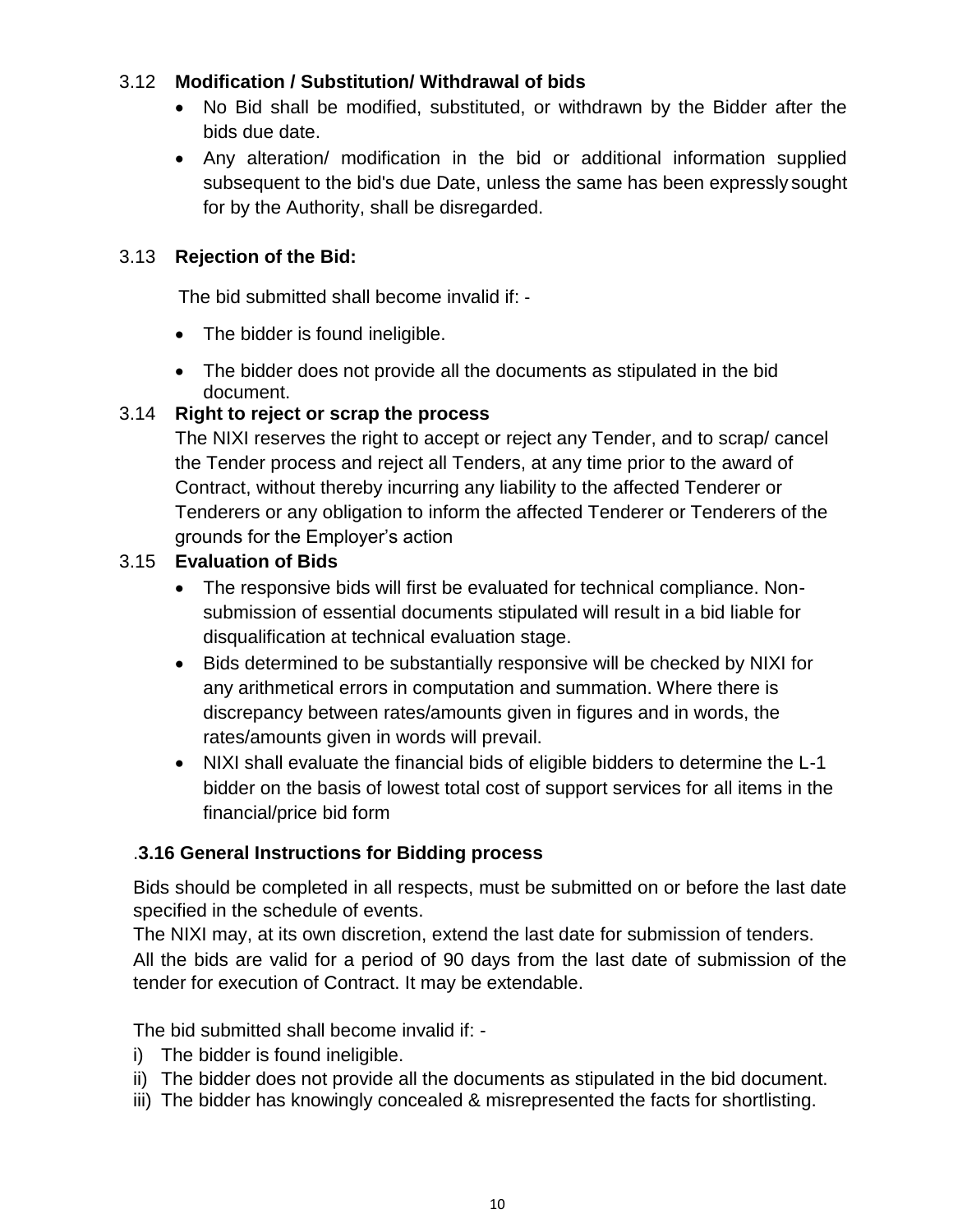### **3.17 Tender Fees**

The tender fees shall be Rs 2,000/- (Two Thousand), which shall be enclosed in shape of Demand Draft. In case the same is deposited through NEFT, its proof shall be enclosed. The NEFT details, in which the Tender Fees is to deposited are as under:

> **A/c Name:- National Internet Exchange of India A/c No. - 629405034094 IFSC- ICIC0006294 Branch: Nehru Place, New Delhi-110019.**

#### **IV.EARNEST MONEY DEPOSIT (EMD)**

Due to the Pandemic conditions prevailing in the country, there is slowdown in economy. Therefore, Ministry of Finance vide their **OM No F. 9/4/2020-PPD dated 12- 11-2020** has decided that no provision regarding Bid Security should be kept in Bid Documents in future and only provision of **""Bid Security Declaration""** should be kept in the Bid Documents, which is placed at Annexure II.

## **V. SECURITY DEPOSIT (PERFORMANCE BANK GUARANTEE)**

Due to the Pandemic conditions prevailing in the country, there is slowdown in economy. Therefore, Ministry of Finance vide their **OM No F. 9/4/2020-PPD dated 12- 11-2020** has decided to reduce Security Deposit. Keeping in view these constraints the Security Deposit/ PBG is kept as 10,000/-.

a. The successful bidder should arrange to have Performance Bank Guarantee/ Security Deposit amounting to 6% of the awarded contract value furnished within 10 days of submission of Letter of Acceptance in the case of contracts, and within 10 days of submission of draft Contract Agreement.

b. The notification of award will constitute the formation of the Contract, subject only to the furnishing of a Performance Bank Guarantee/ Security Deposit in accordance with the provisions of this Clause.

c. Upon the furnishing by the successful Tenderer of the Security deposit, the Employer will promptly notify the other Tenderers that their Tenders have been unsuccessful.

d. Subject to any provision elsewhere in the contract regarding forfeiture or appropriation in full or part thereof, the Performance Bank Guarantee/ Security Deposit shall be released at the time of expiry / non-renewal / termination of the contract.

e. The Performance Bank Guarantee/ Security Deposit may be either in the form of Demand Draft in favour of NIXI, New Delhi, or as Bank Guarantee in the format at Form No. -V of this document.

f. In case Bank Guarantee is furnished as Performance Bank Guarantee/ Security Deposit, the same should be valid by more than sixty (60) days after the expiry of the contract including AMC.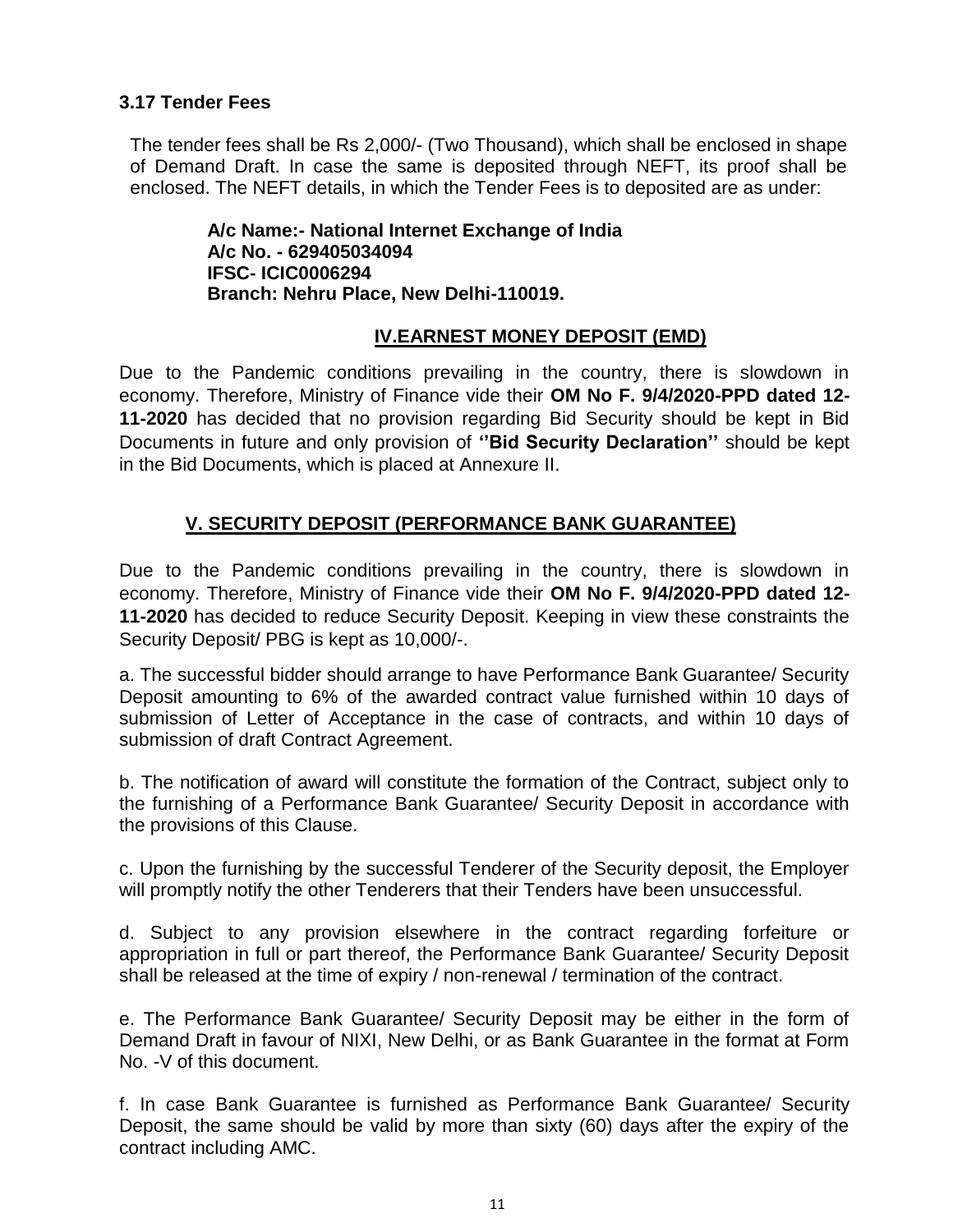g. In case Bank Guarantee is furnished as Performance Bank Guarantee/ Security Deposit, it should be sent to NIXI by the concerned Bank, and not by the bidder itself.

h. The Performance Bank Guarantee/ Security Deposit amount is interest free.

i. NIXI has the right to encash/ appropriate the whole amount of Performance Bank Guarantee/ Security Deposit in accordance with the contract conditions and also to deduct any amount due from the contractor at the time of the termination/expiry of the contract.

## **VI. ELIGIBILITY CRITERIA**

| Sr.<br>No.     | <b>Minimum Eligibility Criteria</b>                                                                                                                                                                                                                                                                                           | <b>Supporting Document</b>                                                                                                                                                                                                                                                                                                                                                       |  |  |  |
|----------------|-------------------------------------------------------------------------------------------------------------------------------------------------------------------------------------------------------------------------------------------------------------------------------------------------------------------------------|----------------------------------------------------------------------------------------------------------------------------------------------------------------------------------------------------------------------------------------------------------------------------------------------------------------------------------------------------------------------------------|--|--|--|
| 1              | The Bidder should be a company registered<br>under Companies Act, 1956/2013 and in<br>existence for at least 3 Years.                                                                                                                                                                                                         | Photocopy of Certificate of<br>incorporation                                                                                                                                                                                                                                                                                                                                     |  |  |  |
| $\overline{2}$ | a. Outbound/Inbound seats with<br>power, infrastructure,<br>technology and furniture<br>b. Supervisor seats for<br>manpower infrastructure and<br>furniture<br>Technical staff seat with<br>$\mathsf{C}$ .<br>manpower, infrastructure,<br>technology & furniture for<br><b>CRM/VRS</b> software<br>Internet connection<br>d. | As per Clause No. II                                                                                                                                                                                                                                                                                                                                                             |  |  |  |
| 3              | The Bidder should have PAN & GSTIN                                                                                                                                                                                                                                                                                            | <b>Self-Certified Copies</b>                                                                                                                                                                                                                                                                                                                                                     |  |  |  |
| $\overline{4}$ | The Bidder should have a minimum<br>average annual turnover of Rs. 50.0 Lakh<br>during the last financial years from 2018-19<br>to 2020-2021<br>(This must be individual company turnover<br>and not that of any group of companies)                                                                                          | Self-Certified copies of the<br>audited Balance sheet and<br>profit & loss statement for<br>the last 3 completed<br>financial years (2018-19,<br>2019-20, 2020-21*) with<br>adequate section duly<br>marked & tagged.<br>*Unaudited financial<br>statements with Self-<br>Declaration on company<br>letterhead for year 2020-21<br>also acceptable.<br>2018-<br>2020-<br>2019-20 |  |  |  |
|                |                                                                                                                                                                                                                                                                                                                               | 19<br>21                                                                                                                                                                                                                                                                                                                                                                         |  |  |  |
| 5              | Turnover declaration in INR                                                                                                                                                                                                                                                                                                   |                                                                                                                                                                                                                                                                                                                                                                                  |  |  |  |
| $\overline{6}$ | The bidder has never have been<br>blacklisted/barred/disqualified by any<br>regulator/statutory body or any PSU or any<br>Company/State Government/Central<br>Government                                                                                                                                                      | Self-Declaration/<br>Declaration. If found<br>blacklisted at the latest<br>stage, he/they will removed<br>from panel forthwith.                                                                                                                                                                                                                                                  |  |  |  |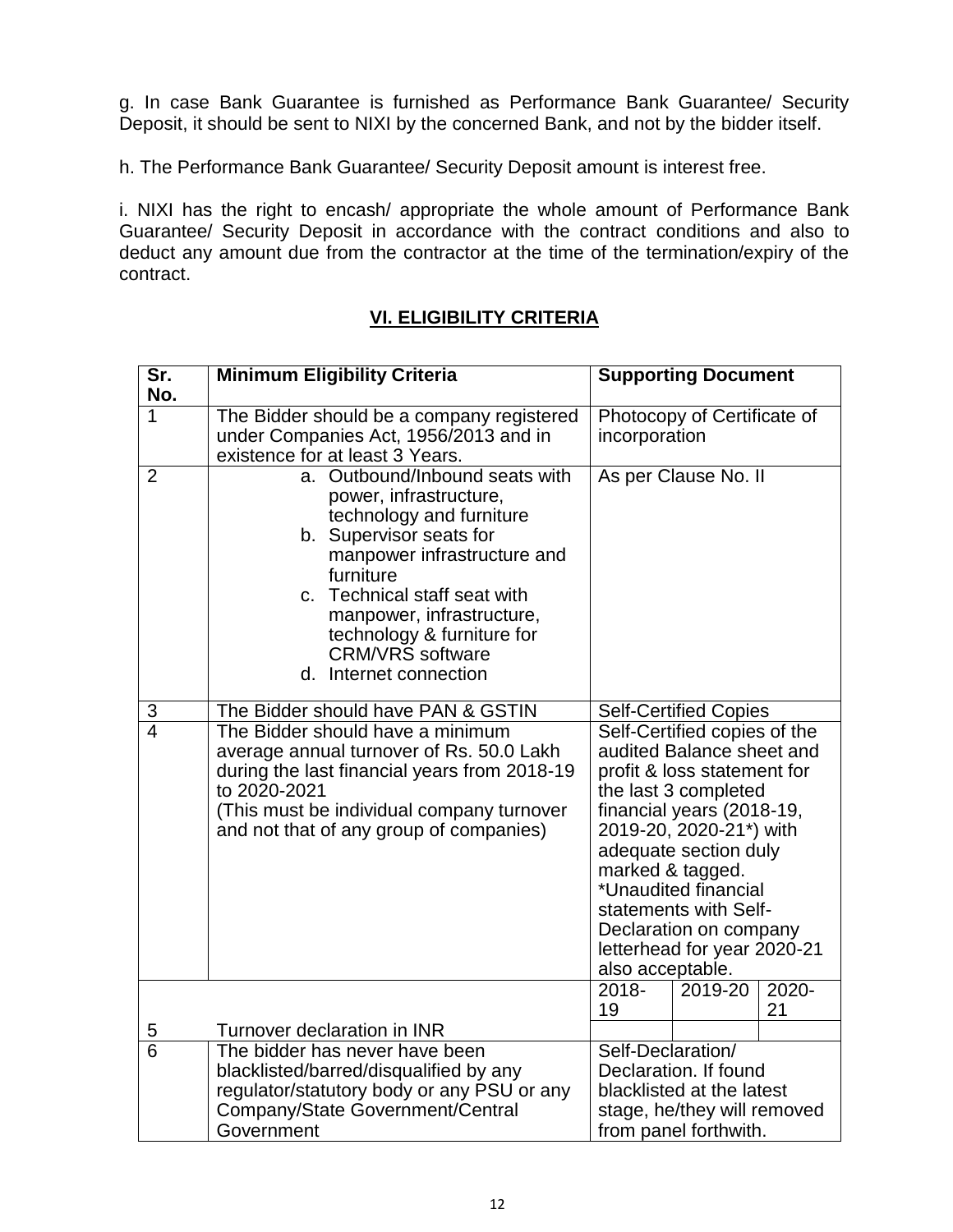**Note**: Please enclose the proof in support of the above failing, which the tender will not be considered and summarily rejected.

## **VII. SIGNING OF AN AGREEMENT**

The agreement to be signed will cover the general conditions of the contact and scope of operations/ arrangements, which is binding of the part of both parties The agreement will be signed by both the parties on the stamp of paper of Rs 100/-

### **VIII. PAYMENT TERMS**

On the successful competition of the work, the payment will be released after receiving the bill from the party. The party is supposed to raise the bill every month by seventh of every month & the payment will be released within fifteen days. However, in the late submission of bill, NIXI will not be responsible for the delays.

## **IX. FORCE MAJEURE**

#### 1. **Definition:**

For the purposes of this Contract, **"Force Majeure"** means an event, which is beyond the reasonable control of a Party. It is neither foreseeable nor unavoidable, which has:

- a) Not brought about by or at the instance of the Party claiming to be affected by such events.
- b) Caused the non-performance or delay in performance.
- c) Makes a Party"s performance of its obligations hereunder impossible or so impractical as reasonably to be considered impossible in the circumstance.
- d) Not involved the contractor"s fault or negligence, either in its sovereign or contractual capacity.
- 2. Force Majeure shall include Acts of God, wars or revolutions, fires, floods, epidemics, quarantine restrictions and fright embargoes including war, riots, civil disorder, earthquake, fire, explosion, storm, flood or other extreme adverse weather conditions, strikes, lockouts or other industrial action.
- 3. Notwithstanding the provisions of clauses contained in this tender document; the contractor shall not be liable to forfeit:
	- a) Security deposit for delay and
	- b) Termination of contract; if he is unable to fulfil his obligation under this contract due to Force Majeure conditions.
- 4. Whether a "Force majeure" situation exists or not, shall be decided by NIXI and its decision shall be final and binding on the contractor and all other concerned.
- 5. The party will be relieved of his obligations during the force majeure period. In the event that such force majeure extends beyond six months, the agreement will be terminated provided that it is not caused by the negligence or intentional action of a Party or by or of such Party's employee.
- 6. **No breach of Contract:** The failure of a Party to fulfil any of its obligations hereunder shall not be considered to be a breach of, or default under this Contract in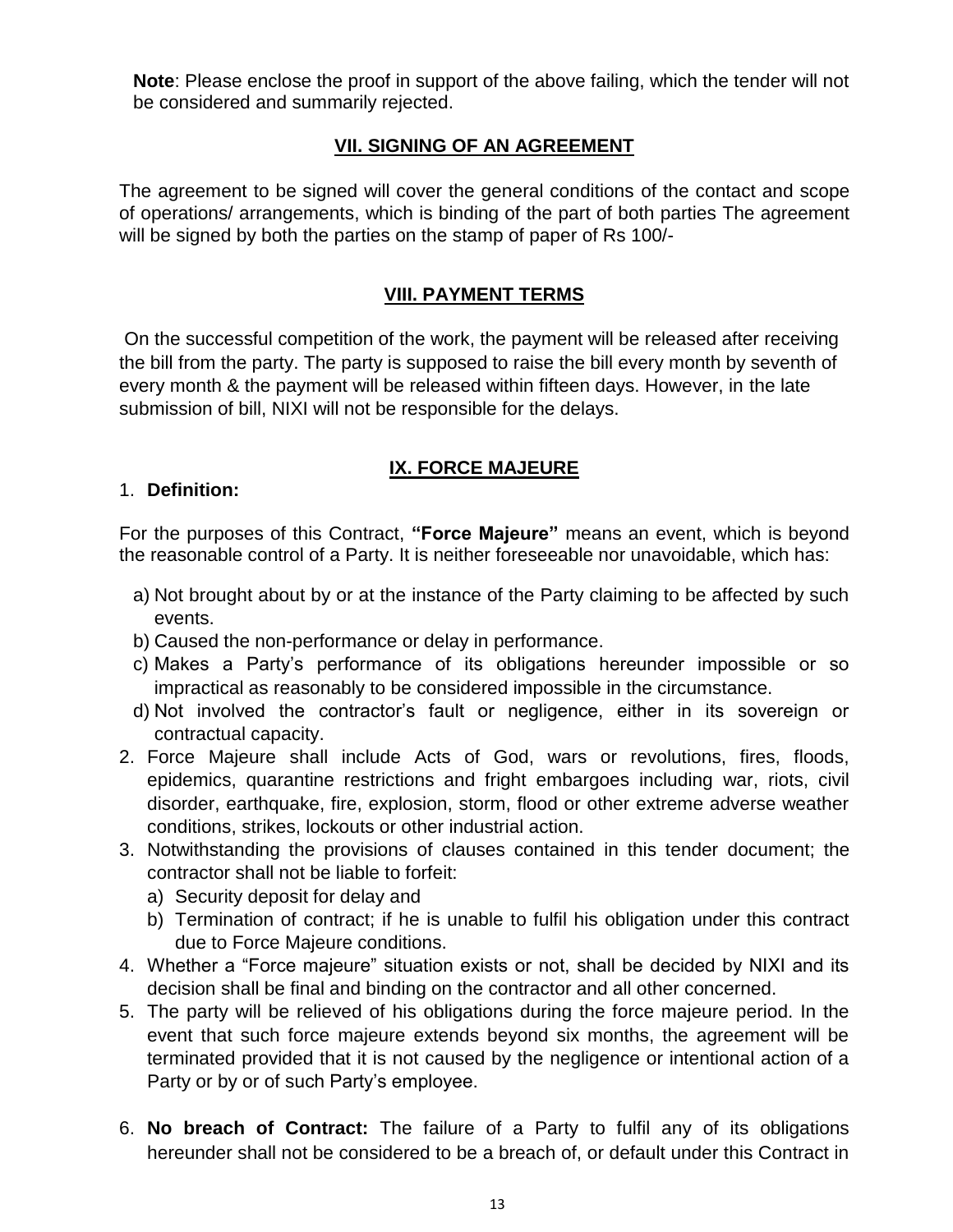so far as such inability arises from an event of Force Majeure, provided that the Party affected by such an event has taken all reasonable precautions, due care and reasonable alternative measures, all with the objective of carrying out the terms and conditions of this Contract.

- 7. **Measures to be taken:** The party affected by an event of Force Majeure shall continue to perform its obligations under the Contract as far as is reasonably practical, and shall take all reasonable measures to minimize the consequences of any event of Force Majeure.
- 8. The party affected by an event of Force Majeure shall notify the other Party of such event as soon as possible, and in any case not later than fourteen (14) days following the occurrence of such event, providing evidence of the nature and cause of such event, and shall similarly give written notice of the restoration of normal conditions as soon as possible.
- 9. Any period within which a Party shall, pursuant to this Contract, complete any action or task, shall be extended for a period equal to the time during which such Party was unable to perform such action as a result of Force Majeure.
- 10.During the period of their inability to perform the Services as a result of any event of Force Majeure, the Contractor, upon instructions by NIXI, shall either: i. Demobilize; or ii. Continue with the Services to the extent possible, in which case the Contractor shall continue to be paid proportionately and on pro rata basis, under the terms of this Contract.
- 11.In case of disagreement between the Parties as to the existence or extent of Force Majeure, the matter shall be settled according to Clause XI.

## **X. INTEGRITY PACT**

Of late, it has been realized the importance of Integrity Pact. as the vigilance tool in controlling corruption in public contracting and procurement. Therefore, they have issued the instructions to all public offices to insist the party for signing of Integrity pact, which will also be counter signed by the purchaser/buyer. The Integrity Pact will be signed after the award of work.

On May 18, 2009, Government issued Standard Operating Procedure spelling out all the details. The copy of the Integrity Pact is placed at Annexure IV. which shall be signed and stamped by the bidder as well as NIXI.

## **XI. SETTLEMENT OF DISPUTES**

NIXI has always believed that disputes arising shall be mutually resolved so as to maintain harmonious relationship with the party. However, in case of any dispute, which is not resolved shall be referred to arbitrator for the settlement who will be appointed by CEO, NIXI.

1. **Amicable Settlement:**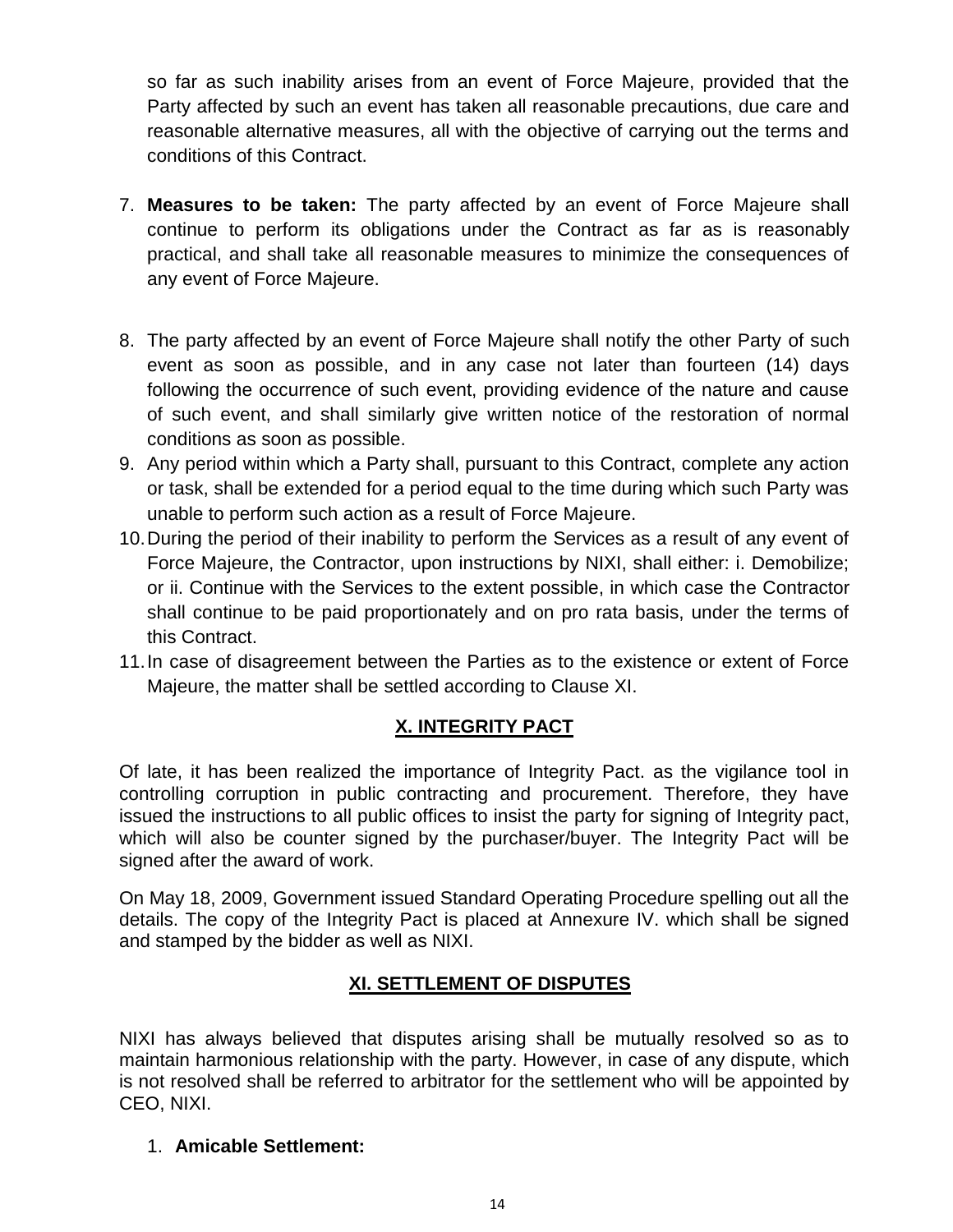In case dispute arises between the parties regarding any matter under the contract, either Party of the contract may send a written Notice of Dispute to the other party. The Party receiving the Notice of Dispute will consider the Notice and respond to it in writing within 30 days after receipt. If that party fails to respond within 30 days, or the dispute cannot be amicably settled within 60 days following the response of that party, Clause GC 3.21.2 shall become applicable.

## 2. **Arbitration:**

In the case of dispute arising upon or in relation to or in connection with the contract between NIXI and the Contractor, which has not been settled amicably, any party can refer the dispute for Arbitration under the Arbitration and Conciliation Act 1996.

- a) Arbitration proceedings shall be held in New Delhi and the language of the arbitration proceedings and that of all documents and communications between the parties shall be English.
- b) The decision of the arbitrator(s) shall be final and binding upon both parties.
- c) The expenses of the arbitrator(s) as determined by the arbitrator(s) shall be shared equally by NIXI and the Contractor. However, the expenses incurred by each party in connection with the preparation & presentation of their cases shall be borne by the party itself.
- d) All arbitration awards shall be in writing and shall state the reasons for the award.

## 3. **Jurisdiction of Courts etc.:**

The courts/any other Tribunal or Forum in New Delhi alone shall have exclusive jurisdiction with regard to any matter/dispute relating to or arising out this contract.

- a) The Purchaser and the Bidder shall make every effort to resolve amicably by direct informal negotiations, any disagreement or disputes, arising between them under or in connection with the Contract.
- b) In case of dispute between the purchaser and bidder, the dispute may be resolved through arbitration process as per the Arbitration & Reconciliation Act 1996 with its seat at New Delhi.

## **XII. CHANGE MANAGEMENT**

The selected agency shall give prior intimation at least two weeks before changing their workforce personnel"s and other resources during the course of an on-going assignment. It is further added that an agency shall ensure that there is proper knowledge transfer as well as handing over of necessary resources to avoid any kind of dislocation of work.

## **XIII. LIQUIDATED DAMAGES**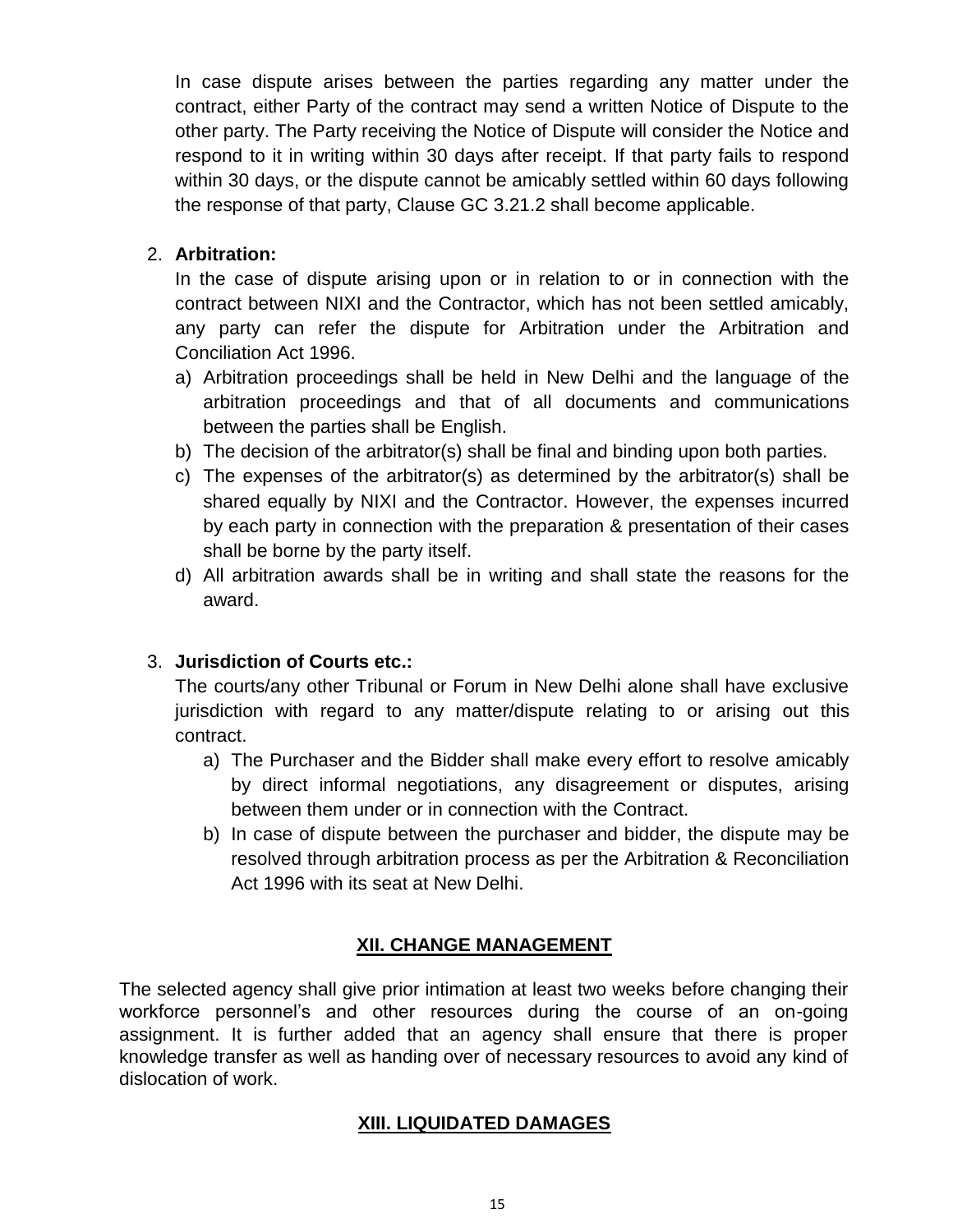In the event of failure to deliver services and violation of the conditions as mentioned in the tender, NIXI, shall be entitled at its option to enforce the following:

- a) Whenever under this contract any sum of money is recoverable from and payable by the supplier, NIXI shall be entitled to recover such sum by appropriating in part or in whole by deducting any sum or which at any time thereafter may become due to the successful Bidder in this or any other contracts. Should this sum be not sufficient to recover the full amount recoverable, the successful Bidder shall pay on demand to NIXI the balance amount. The supplier shall not be entitled to any gain on any such purchase.
- b) To extend the period of delivery with or without Liquidated Damages as may be considered fit and proper.
- c) To forfeit the Security Deposit/ PBG fully or in part.

## **XIV. LAST DATE FOR RESPONSE OF SUBMISSION OF BID**

The bidding parties are advised to carefully go through each clause of tender before submitting their proposal in response to this tender Notice.

The last date for submission of receiving response is mentioned on cover page and Clause III. Any response received after the above deadline will be rejected.

All interested parties who can hand over the space in Data Centre at the abovedesignated locations shall submit their quote along with the feasibility by the above deadline positively at the following address:

> **National Internet Exchange of India(NIXI) 9th Floor, B-Wing, Statesman House, 148, Barakhamba Road, New Delhi-110 001 Phone: +91-11-48202000 Email:** [nixi@nixi.in](mailto:nixi@nixi.in)

In case of any query, you may contact **Shri Nitin Prakash – Helpdesk Engineer** on **Phone Number +91-11-48202008** or through his e-mail, [nittin.p@nixi.in](mailto:nittin.p@nixi.in) before the last date.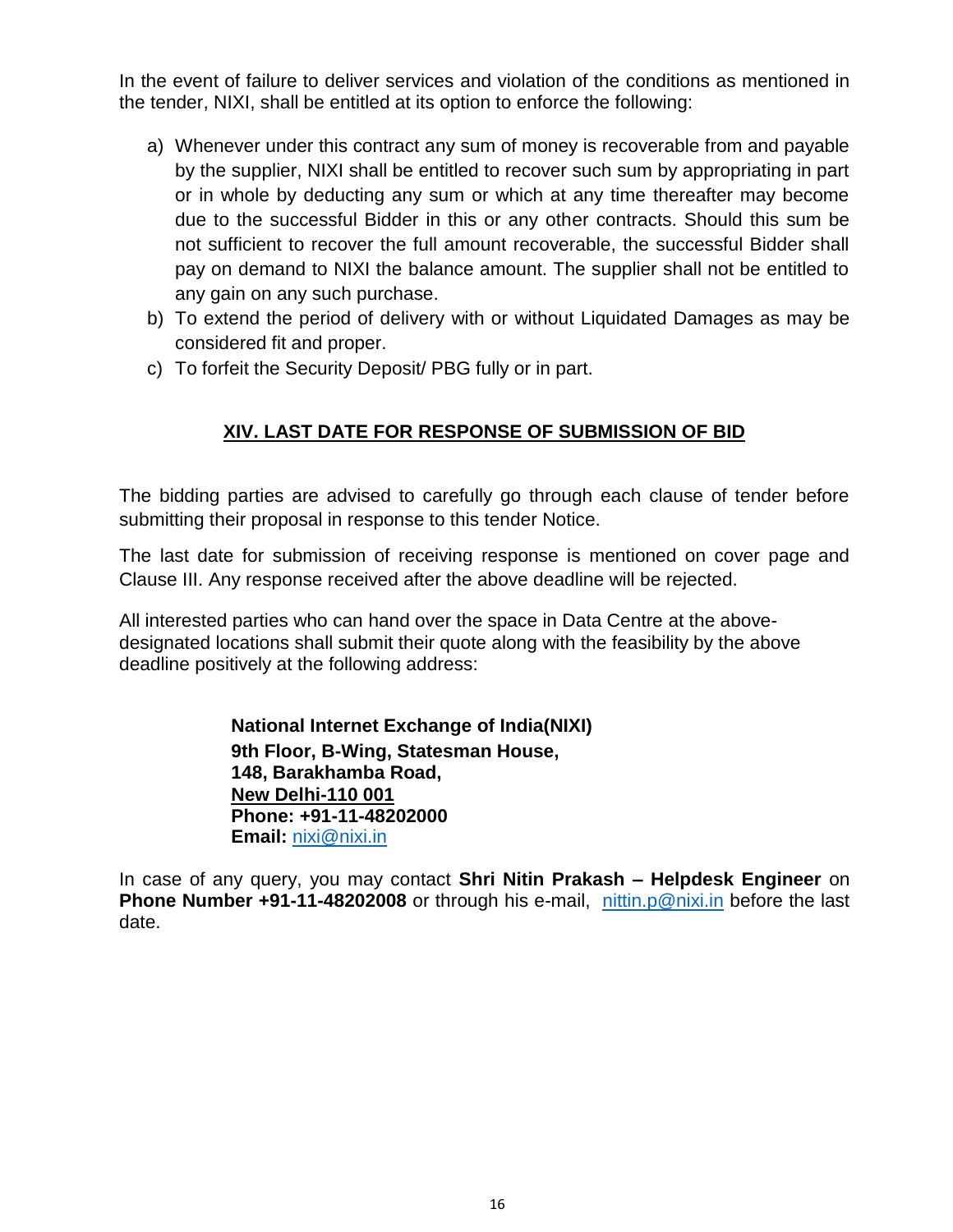### **XV. DOCUMENTS REQUIRED TO BE SUBMITTED WITH BID**

a. The bidder shall ensure that the documents to be submitted as per the tender document must be enclosed.

| SL.             | <b>PARTICULARS</b>                                              |            | <b>ENCLOSED</b> |  |
|-----------------|-----------------------------------------------------------------|------------|-----------------|--|
| NO.             |                                                                 | <b>YES</b> | <b>NO</b>       |  |
| $\mathbf{1}$    | <b>PROOF OF EXPERIENCE</b>                                      |            |                 |  |
| $\overline{2}$  | <b>PROOF OF FINANCIAL TURNOVER OF LAST THREE YEARS</b>          |            |                 |  |
| $\overline{3}$  | <b>PROFILE/ SET UP/ ESTABLISHMENT IN INDIA</b>                  |            |                 |  |
| 4               | <b>PROOF OF MSME/SC/ST/WOMEN ENTERPRENEUR</b>                   |            |                 |  |
| 5               | <b>SELF DECLARATION OF MAN POWER</b>                            |            |                 |  |
| 6               | PHOTOCOPY OF PAN/AADHAR CARDS                                   |            |                 |  |
| $\overline{7}$  | <b>PROOF OF TENDER FEES</b>                                     |            |                 |  |
| 8               | <b>SUBMISSION OF PRE-BID DECLARATION</b>                        |            |                 |  |
| 9               | <b>SUBMISSION OF INTEGRITY PACT</b>                             |            |                 |  |
| 10              | <b>SUBMISSION OF CONFIDENTIALITY DECLARATION</b>                |            |                 |  |
| 11              | <b>SUBMISSION OF BANK DETAILS</b>                               |            |                 |  |
| $\overline{12}$ | <b>SUBMISSION OF DECLARATION</b>                                |            |                 |  |
| 13              | <b>SUBMISSION OF NON-BLACKLISTING</b>                           |            |                 |  |
| 14              | SIGNED PHOTOCOPY OF THE TENDER                                  |            |                 |  |
| 15              | <b>CANCELLED CHEQUE FOR E - PAYMENTS</b>                        |            |                 |  |
| 16              | <b>SUBMISSION OF TECHNICAL BID (ENVELOPE PART I)</b>            |            |                 |  |
| 17              | <b>SUBMISSION OF PRICE BID (ENVELOPE PART II)</b>               |            |                 |  |
| 18              | <b>DULY SIGNED CHECK LIST</b>                                   |            |                 |  |
| 19              | ANY OTHER DOCUMENT/S BEING SUBMITTED (PLEASE<br><b>SPECIFY)</b> |            |                 |  |

b. He should sign all pages of the tender document. In case the desired document/s are not enclosed with the proposal will be rejected.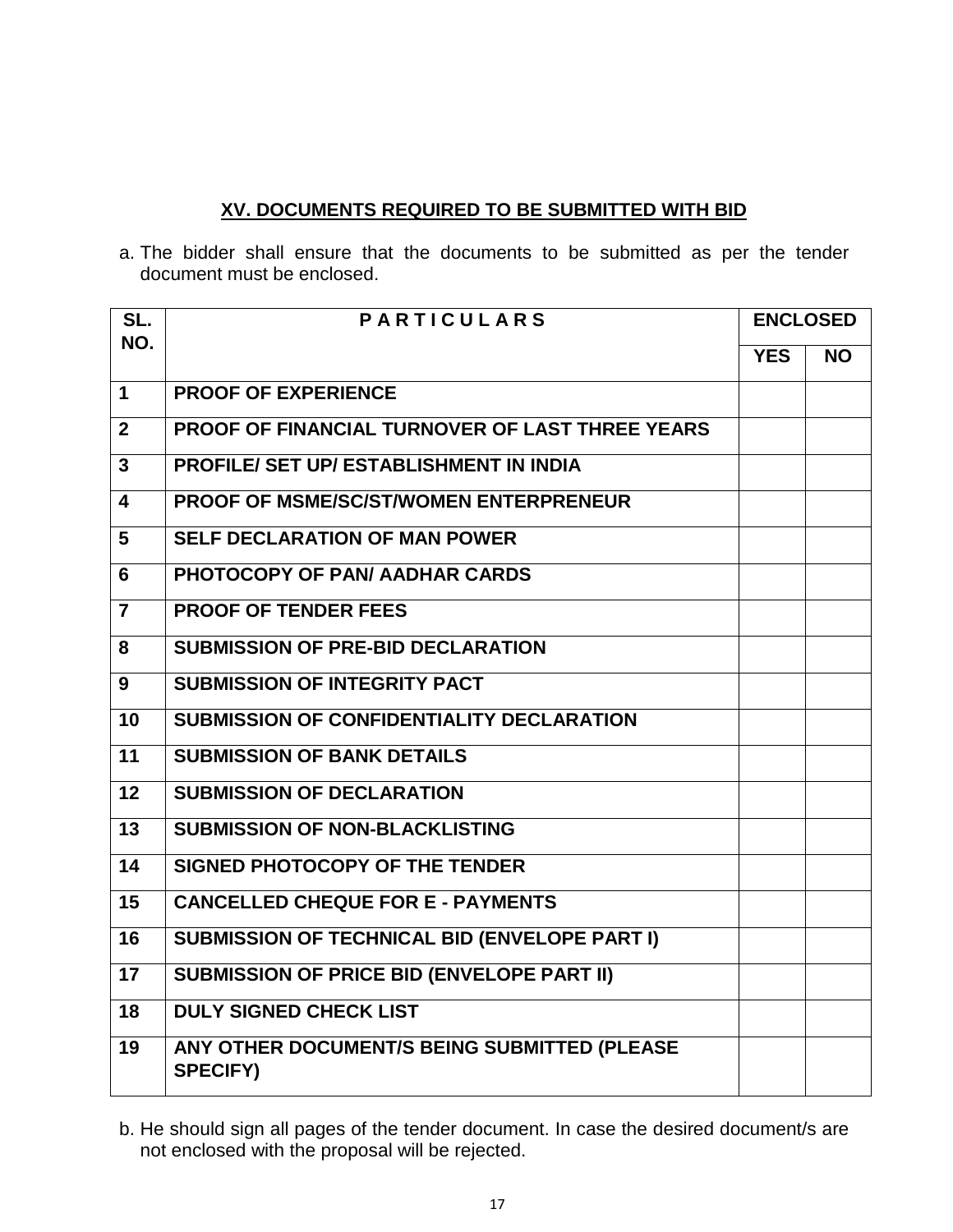- c. The bidder shall carefully go through the tender document and ensure that all document and ensure that all documents are enclosed otherwise their bid will be rejected.
- d. The documents enclosed shall be listed in the prescribed format of checklist (Annexure VIII).

#### **XVI. GENERAL CONDITIONS OF TENDER**

Following are the general terms & conditions are for this tender. The bidder should provide necessary documentary evidence of compliance as follows. Failure to do so for any of the Criteria mentioned below shall result in disqualification of the Bidder.

- 1. The Bidder should be public or private limited company registered / incorporated under The Companies Act, 1956.
- 2. The bidder should have not blacklisted by any Government (Central/State) Department/Undertaking or PSU. A declaration of Non-Blacklisting will be submitted by bidder.
- 3. The bidder should have TAC (Technical Assistance Centre) or Call Centre for all level of support for 24X7 support.
- 4. Bids should be submitted in physical form in sealed envelope at NIXI office as explained in "Bidding System".
- 5. NIXI can reject any bid any time without giving any reasons.
- 6. Any Political/bureaucratic/commercial pressure (directly/indirectly) will amount to disqualification of bid.
- 7. Court jurisdiction will be Delhi/NCR in case dispute required to be settled in Court.
- 8. The bidder shall have excellent experience in execution of work as described in Clause II & Clause V.
- 9. The contract shall remain in force for three months (90 days) from date of issue of tender.
- 10.Each party hereby acknowledges that it may be exposed to the other party"s and its affiliates" "Confidential Information," which shall include any confidential or proprietary information of a party.
- 11.In no circumstances, the firm shall appoint any sub-contractor or sub-lease the contract.
- 12.The party shall nominate executive to monitor and review the performance on day to day basis. The following officer from NIXI shall co-ordinate:

**Shri Nittin Prakash: Helpdesk Engineer Phone Number: +91-11-48202008 E-mail:** [nittin.p@nixi.in](mailto:nittin.p@nixi.in)

#### **XXXXXXXXXXXXXXXXXXXXXXXX**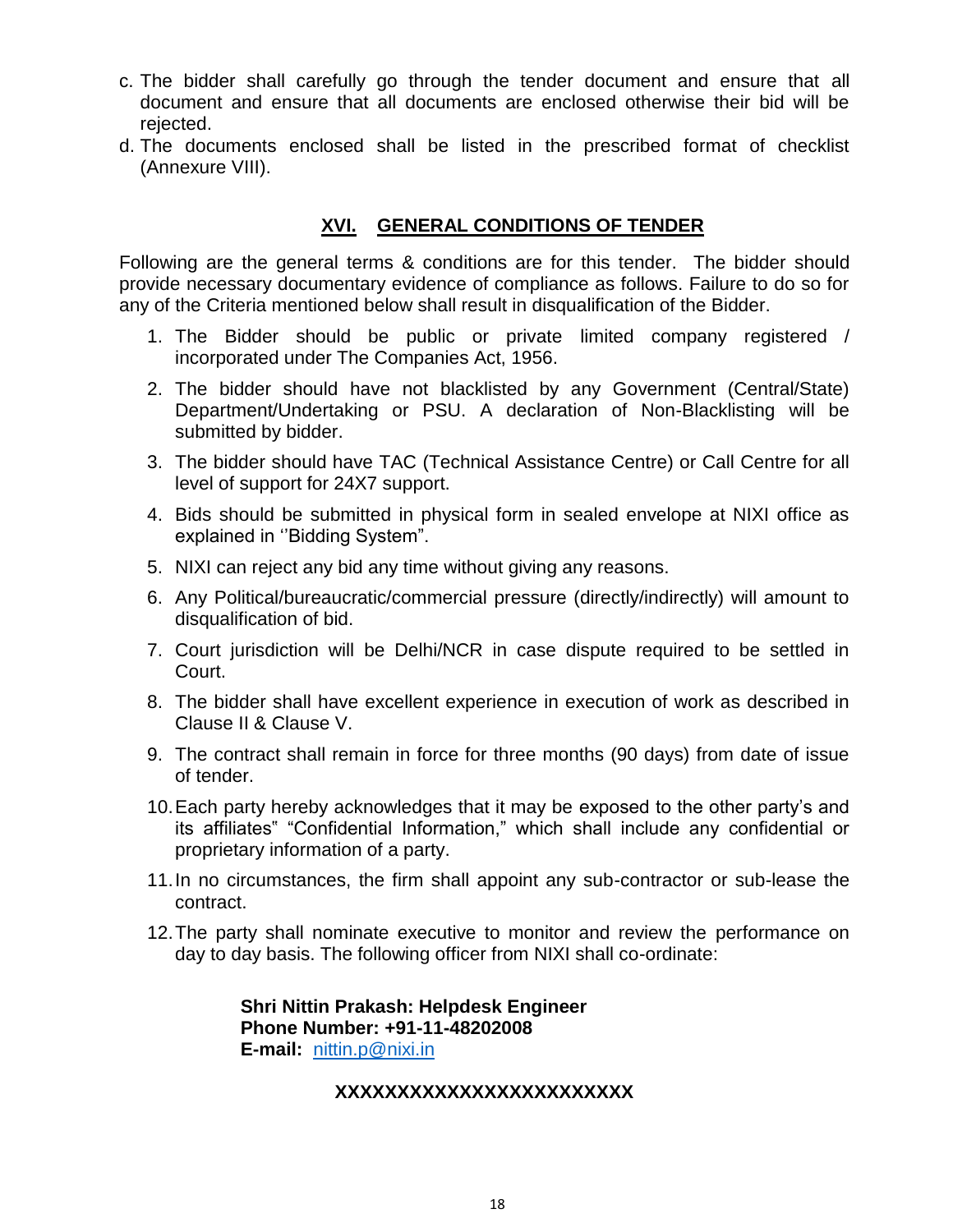### **ANNEXURE-I**

## **Financial / Price Bid**

## **Schedule of Rates as per the Scope of Work**

| SI.<br>No. | <b>PARTICULARS</b>             | <b>LUMP SUM CHARGES</b> |                  |  |  |
|------------|--------------------------------|-------------------------|------------------|--|--|
|            |                                | <b>PER MONTH</b>        | <b>PER ANNUM</b> |  |  |
| 1          | Complete work as per Clause II |                         |                  |  |  |
| 2          | <b>Add GST</b>                 |                         |                  |  |  |
|            | <b>GRAND TOTAL</b>             |                         |                  |  |  |

**Notes:**

- **1. Please see Clause II (Scope) for the details.**
- **2. All Prices should be inclusive of implementation and deployment. Any thirdparty product or services needed to make the solution operational should be provided at NO-COST by the bidder.**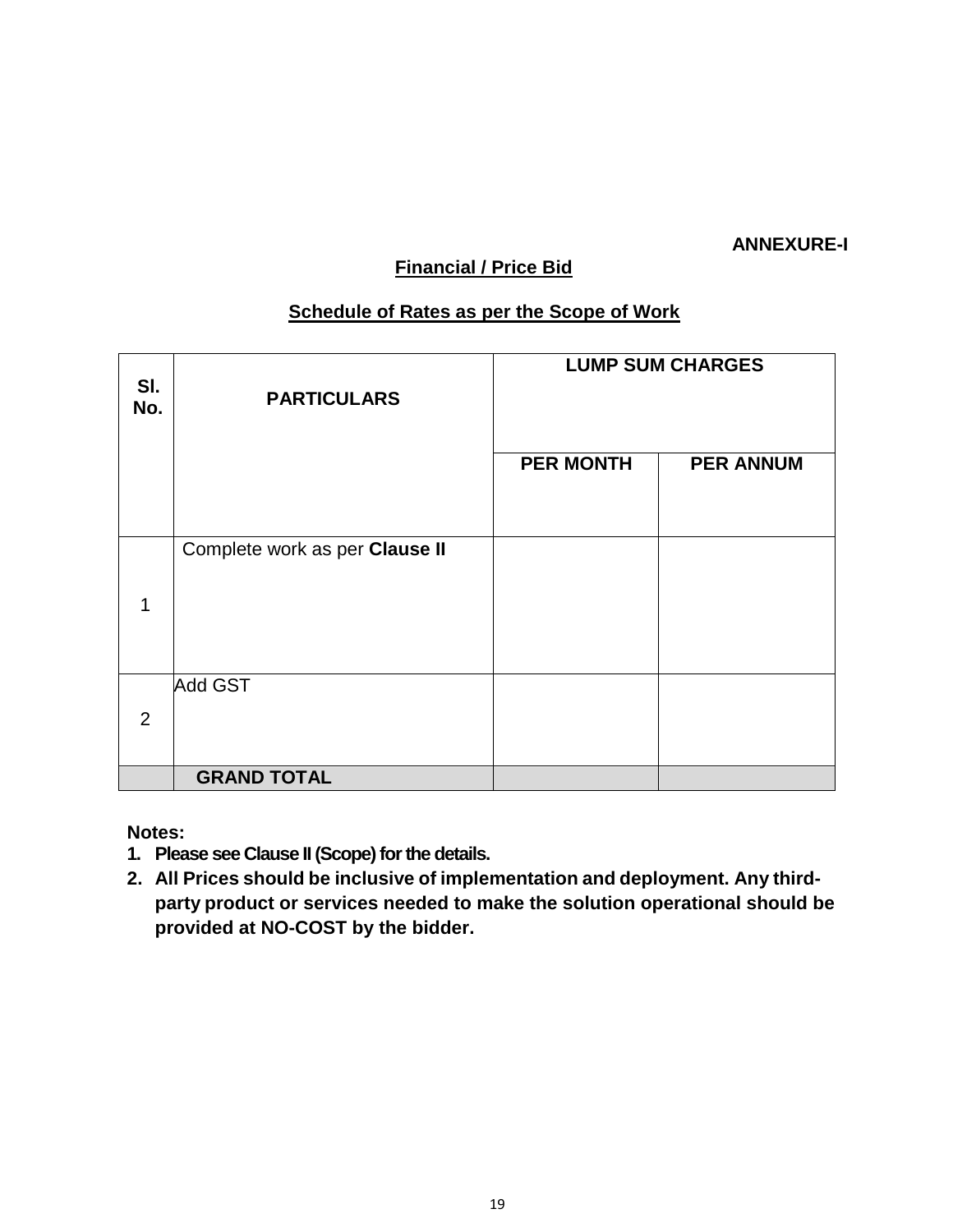#### **ANNEXURE-II**

#### **BID SECURITY DECLARATION**

| ופו<br>. .<br>т.<br>Uat.<br>. . |  |
|---------------------------------|--|
|---------------------------------|--|

**Tender No. \_\_\_\_\_\_\_\_\_** 

To (insert complete name and address of the purchaser)

------------------ ------------------

I/We, the undersigned, declare that: I/We understand that, according to your conditions, a Bid Securing Declaration must support bids.

l/We accept that /We may be disqualified from bidding tor any contract with you for a period of one year from the date of notification if I am /We are in a breach of any obligation under the bid conditions, because I/We

**a) have withdrawn/modified/amended, impairs or derogates from the tender, my/our Bid during the period of bid validity specified in the form of Bid; or b) Having been notified of the acceptance of our Bid by the purchaser during the period of bid validity**

**(i) Fail or reuse to execute the contract, if required, or** 

**(ii) Fail or refuse to furnish the Performance Security, in accordance with the Instructions to Bidders.** 

I/we understand this Bid Securing Declaration shall cease to be valid if I am/we are not the successful Bidder, upon the earlier of

**(i) The receipt of your notification of the name of the successful Bidder; or** 

**(ii) thirty days after the expiration of the validity of my/our Bid.** 

**Signed:**

**Name**: **Capacity:** On behalf of (insert complete name of Bidder) **Dated on----------------------- day of--------------------** (insert date of signing)

#### **Corporate Seal (where appropriate)**

(Note: In case of a Joint Venture, the Bid Securing Declaration must be in the name of all partners to the Joint Venture that submits the bid)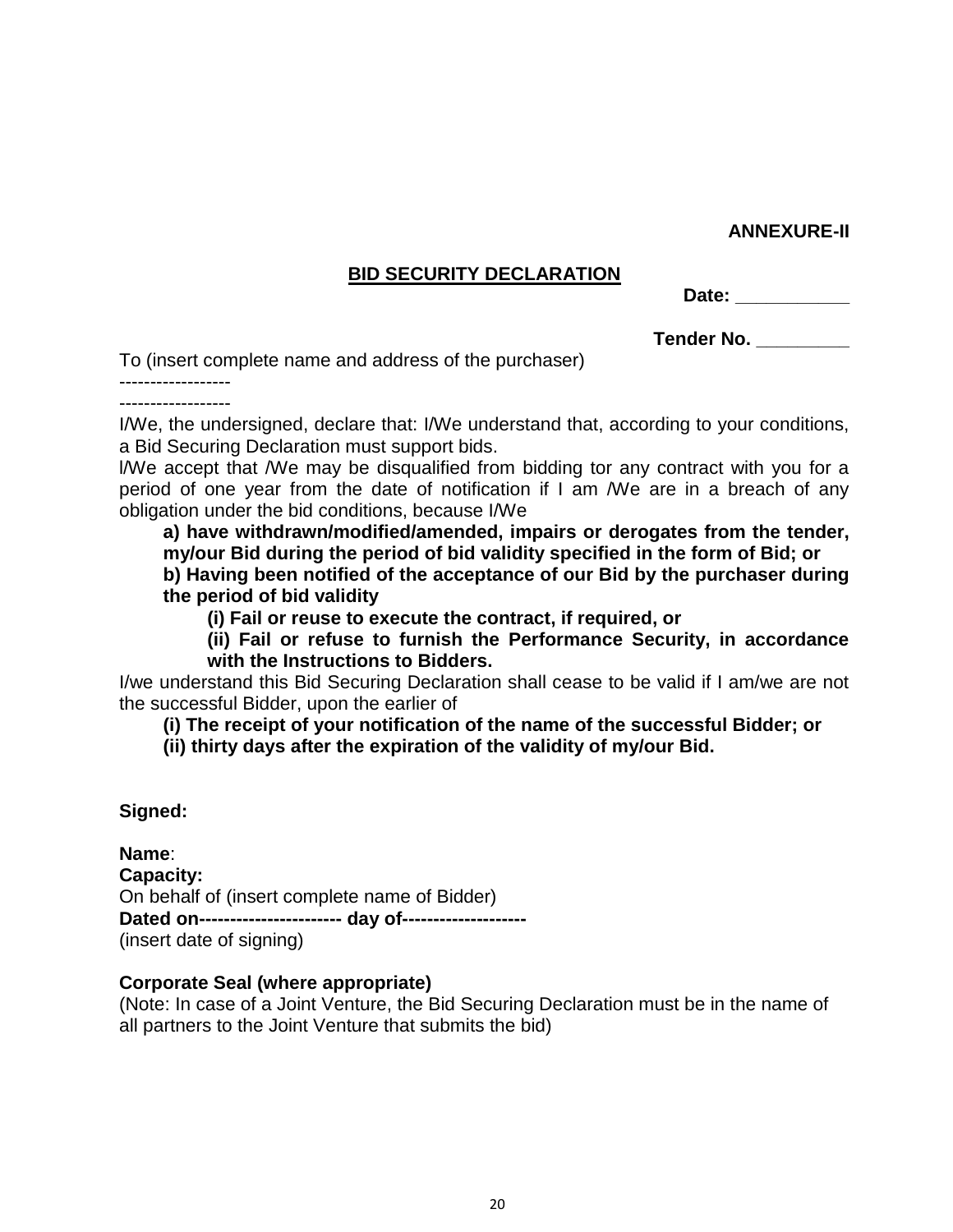#### **ANNEXURE-III**

## **INTEGRITY PACT**

#### (**To be executed on plain paper and submitted along with technical bid/tender documents. To be signed by the bidder and NIXI.)**

National Internet Exchange of India (NIXI) hereinafter referred to as "The Principal".

AND

hereinafter referred to as "The

Bidder/Contractor"

### PREAMBLE

The Principal intends to award, under laid down organizational procedures, contract/s for the Principal values full that the Principal values full that the Principal values full compliance with all relevant laws of the land, rules, regulations, economic use of and of fairness/transparency in its relations with its Bidder(s) and/or Contractor(s).

In order to achieve these goals, the Principal will appoint an Independent External Monitor (IEM), who will monitor the tender process and the execution of the contract for compliance with the principles mentioned above.

## **Action 1 – Commitments of the Principal**.

- 1. The Principal commits itself to take all measures necessary to prevent corruption and to observe the following principles:
	- a) No employee of the Principal, personally or through family members, will in connection with the tender for, or the execution of a contract, demand, take a promise for or accept, for self or third person, any material or immaterial benefit which the personal is not legally entitled.
	- b) The Principal will during the tender process treat all Bidder(s) with equity and reason. The Principal will in particular, before and during the tender process, provide to all Bidder(s) the same information and will not provide to any Bidder(s) confidential/additional information through which the Bidder(s) could obtain an advantage in relation to the process orthe contract execution.
	- c) The Principal will exclude from the process all known prejudiced persons.
- 2. If the Principal obtains information on the conduct of any of its employees which is a criminal offence under the IPC/PC Act, or if there be a substantive suspicion in this regard, the Principal will inform the Chief Vigilance Officer and in addition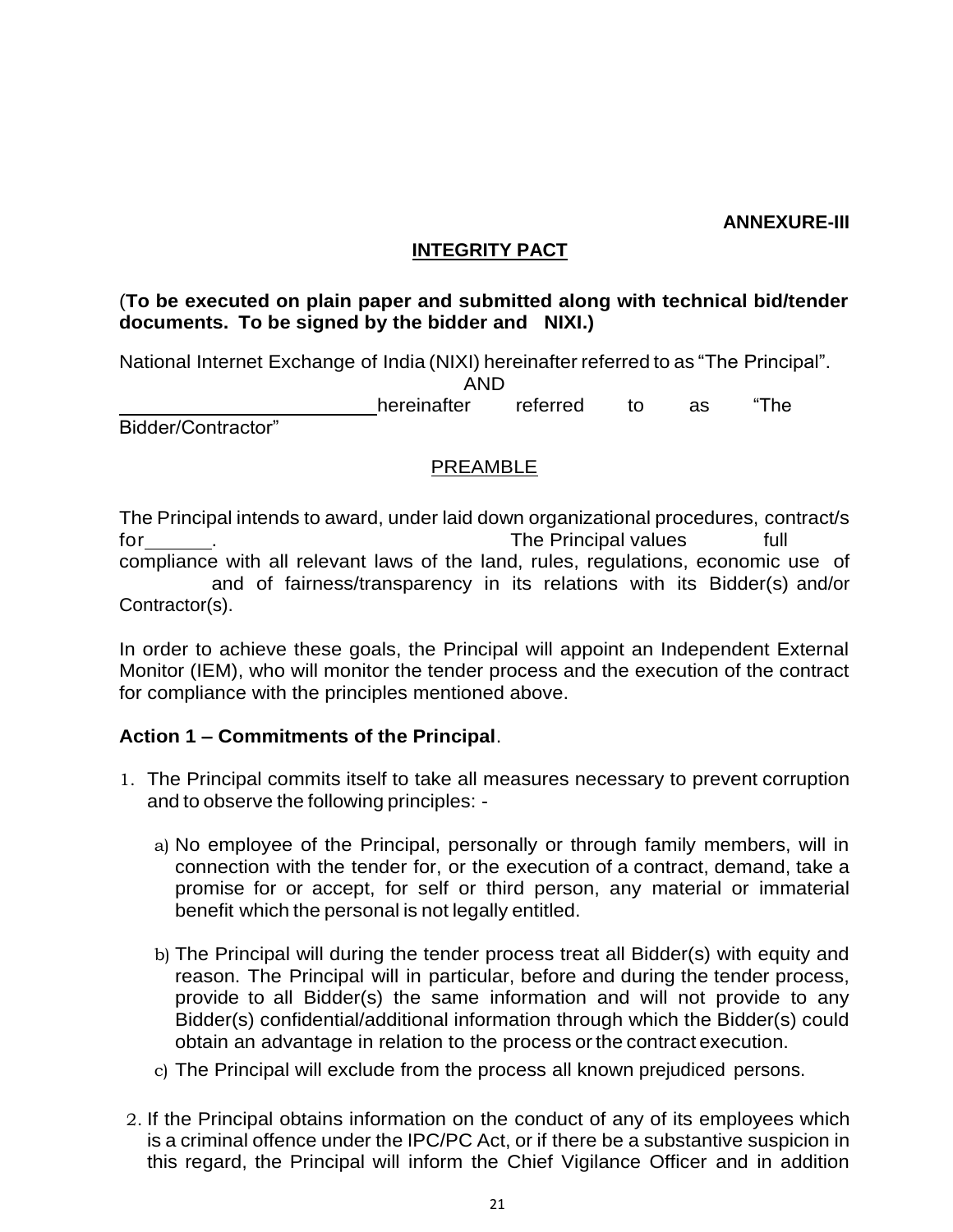can initiate disciplinary actions.

### **Section 2 – Commitments of the Bidder(s)/Contractor(s)**

- 1. The Bidder(s)/Contractor(s) commit himself to take all measures necessary to prevent corruption. He commits himself to observe the following principles during his participation in the tender process and during the contract execution.
	- a. The Bidder(s)/contractor(s) will not, directly or through any other persons or firm, offer promise or give to any of the Principal's employees involved in the tender process or the execution of the contract or to any third person any material or other benefit which he/she is not legally entitled to, in order to obtain in exchange any advantage or during the execution of the contract.
	- b. The Bidder(s)/Contractor(s) will not enter with other Bidders into any undisclosed agreement or understanding, whether formal or informal. This applies in particular to prices, specifications, certifications, subsidiary contracts, submission or non-submission of bids or any other actions to restrict competitiveness or to introduce cartelization in the bidding process.
	- c. The Bidder(s)/Contractor(s) will not commit any offence under the relevant IPC/PC Act; further the Bidder(s)/Contractors will not use improperly, for purposes of competition or personal gain, or pass on to others, any information or documents provided by the Principal as part of the business relationship, regarding plans, technical proposals and business details, including information contained or transmitted electronically.
	- d. The Bidder(s)/Contractor(s) of foreign origin shall disclose the name and address of the Agents/representatives in India, if any. Similarly, the bidder(s)/contractor(s) of Indian Nationality shall furnish the name and address of the foreign principals, if any. All the payments made to the India agent/representative have to be in Indian Rupees only.
	- e. The Bidder(s)/Contractor(s) will, when presenting his bid, disclose any and all payments he has made, is committed to or intends to make to agents, brokers or any other intermediaries in connection with the award of the contract.
	- f. The Bidder(s)/Contractor (s) who have signed the Integrity Pact shall not approach the courts while representing the matter to IEMs and shall wait for their decision on the matter.
- 2. The Bidder(s)/Contractor(s) will not instigate third persons to commit offences outlined above or be an accessory to such offences.

#### **Section 3: Disqualification from tender process and exclusion from future contract**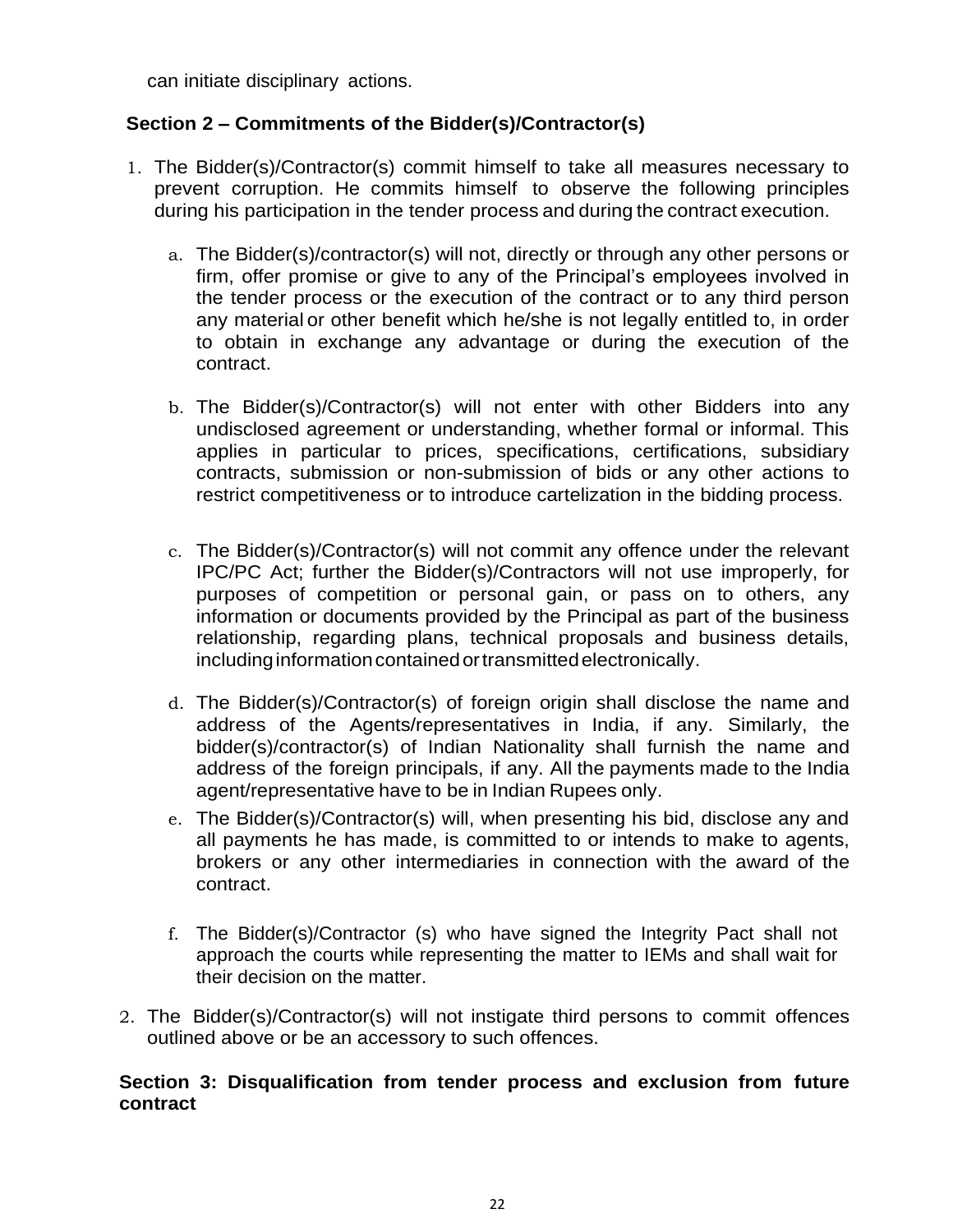If the Bidder(s)/Contractor(s), before award or during execution has committed a transgression through a violation of Section 2 above or in any other form such as to put his reliability or credibility in question, the Principal is entitled to disqualify the Bidder(s)/Contractor(s) from the tender process or to terminate the contract, if already signed, for suchreasons.

### **Section 4: Compensation for Damages**

- 1. If the Principal has disqualified the Bidder(s) from the tender process prior to the award according to Section 3, the Principal is entitled to demand and recover the damages equivalent toEarnest MoneyDeposit/BidSecurity.
- 2. If the Principal has terminated the contract according to Section3, or if the Principal is entitled to terminate the contractaccording to Section3, The Principal shall be entitled to demand and recover from the Contractor liquidated damages of the Contract value or the amount equivalent to Performance Bank Guarantee.

### **Section 5: Previous Transgression**

- 1. The Bidder declares that no previous transgressions occurred in the last three years with any other company in any country conforming to the TII"s anticorruption approach or with any other public sector enterprise in India that could justify his exclusion from the tender process.
- 2. If the bidder makes incorrect statement on this subject, he can be disqualified from the tender process and appropriate action can be taken including termination of the contract, if already awarded, for suchreason.

#### **Section 6: Equal treatment of all Bidders / Contractors / Sub -contractors**.

- 1. In case of sub –contracting, the Principal Contractor shall take the responsibility of adoption of Integrity Pact by the Sub – Contractor.
- 2. The Principal will enter into agreements with the identical conditions as this one with all bidders and Contractors.
- 3. The Principal will disqualify from the tender process all bidders who do not sign this Pact or violate its provisions.

### **Section 7: Criminal charges against violation Bidder(s) / Contractor(s) / Subcontractors(s)**.

If the Principal obtains knowledge of conduct of a Bidder(s)/ Contractor(s) which constitutes corruption, or if the Principal has substantive suspicion in this regard, the Principal will inform the same to the Chief Vigilance Officer.

#### **Section 8: Independent External Monitor/Monitors**

1. The Principal appoints competent and credible Independent External Monitor for this Pact after approval of Central Vigilance Commission. The task of the Monitor is to review independently and objectively, whether and to what extent the parties comply with the obligations under this agreement.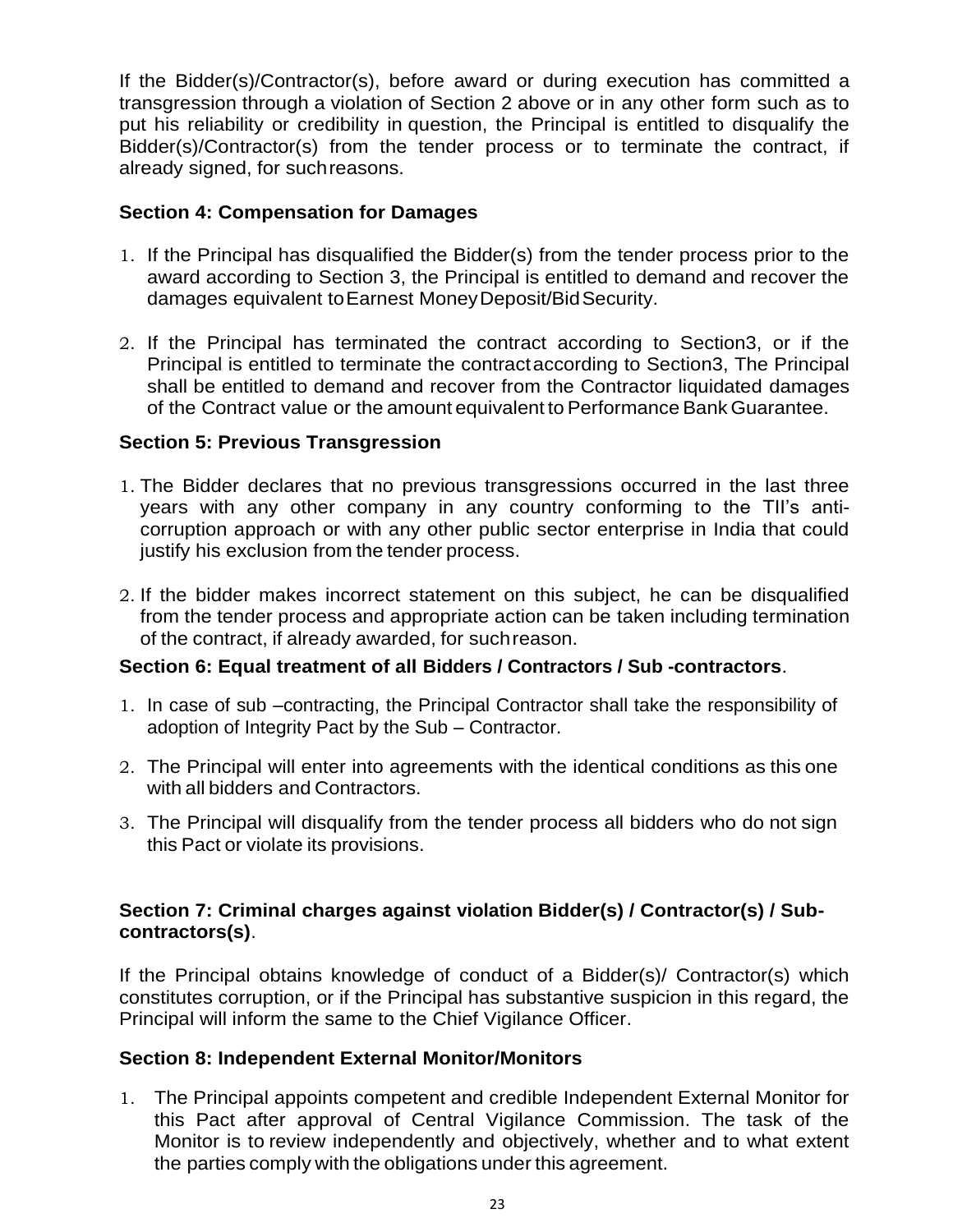- 2. The Monitor is not subject to instructions by the representatives of the parties and performs his functions neutrally and independently. The Monitor will have access to all contract documents, whenever required. It will be obligatory for him to treat the information and documents of bidders /contractors as confidential. He reports to the Chief Executive Officer, NIXI.
- 3. The Bidder(s)/Contractor(s) accepts that the Monitor has the right to access without restriction to all project documentation of the Principal including that provided by the Contractor. The Contractor will also grant the Monitor, upon his request and demonstration of a valid interest, unrestricted and unconditional access to his project documentation. The same is applicable to Subcontractors.
- 4. The Monitor is under contractual obligation to treat the information and documents of the Bidder(s)/Contractor(s)/Subcontractor(s) with confidentiality. The Monitor has also signed declarations on "Non – Disclosure of Confidential Information" and of "Absence of Conflict of Interest" In case of any conflict of interest arising at a later date, the IEM shall inform Chief Executive Officer, NIXI. and recuse himself/herself from the case.
- 5. The Principal will provide to the Monitor sufficient information about all meetings among the parties related to the Project provided such meetings could have an impact on the contractual relations between the Principal and the Contractor. The parties offer to the Monitor the option to participate in such meetings.
- 6. As soon as the Monitor notices, or believes to notice, a violation of this agreement, he will so inform the Management of the Principal and request the Management to discontinue or take corrective action, or to take other relevant action. The monitor can in this regard submit non-binding recommendations. Beyond this, the Monitor has no right to demand from the parties that they act in a specific manner, refrain from action or tolerate action.
- 7. The Monitor will submit a written report to the Chief Executive Officer, NIXI within 8 to 10 weeks from the date of reference or intimation to him by the Principal and, should the occasion arise, submit proposals for correcting problematic situations.
- 8. Monitor shall be entitled to compensation on the same terms as being extended to/provided to Independent Directors on BFL Board.
- 9. If the Monitor has reported to the Chief Executive Officer, NIXI, a substantiated suspicion of an offence under relevant IPC/PC Act, and the Chief Executive Officer, NIXI has not, within the reasonable time taken visible action to proceed against such offence or reported it to the Chief Vigilance Officer, the Monitor may also transmit this information directly to the Central Vigilance Commissioner.
- 10. The word "Monitor" word include both singular and plural.

#### **Section 10: Pact Duration**

This pact begins when both parties have legally signed it. It expires for the Contractor 12 months after the last payment under the contract, and for all other Bidder 6 months after the contract has been awarded.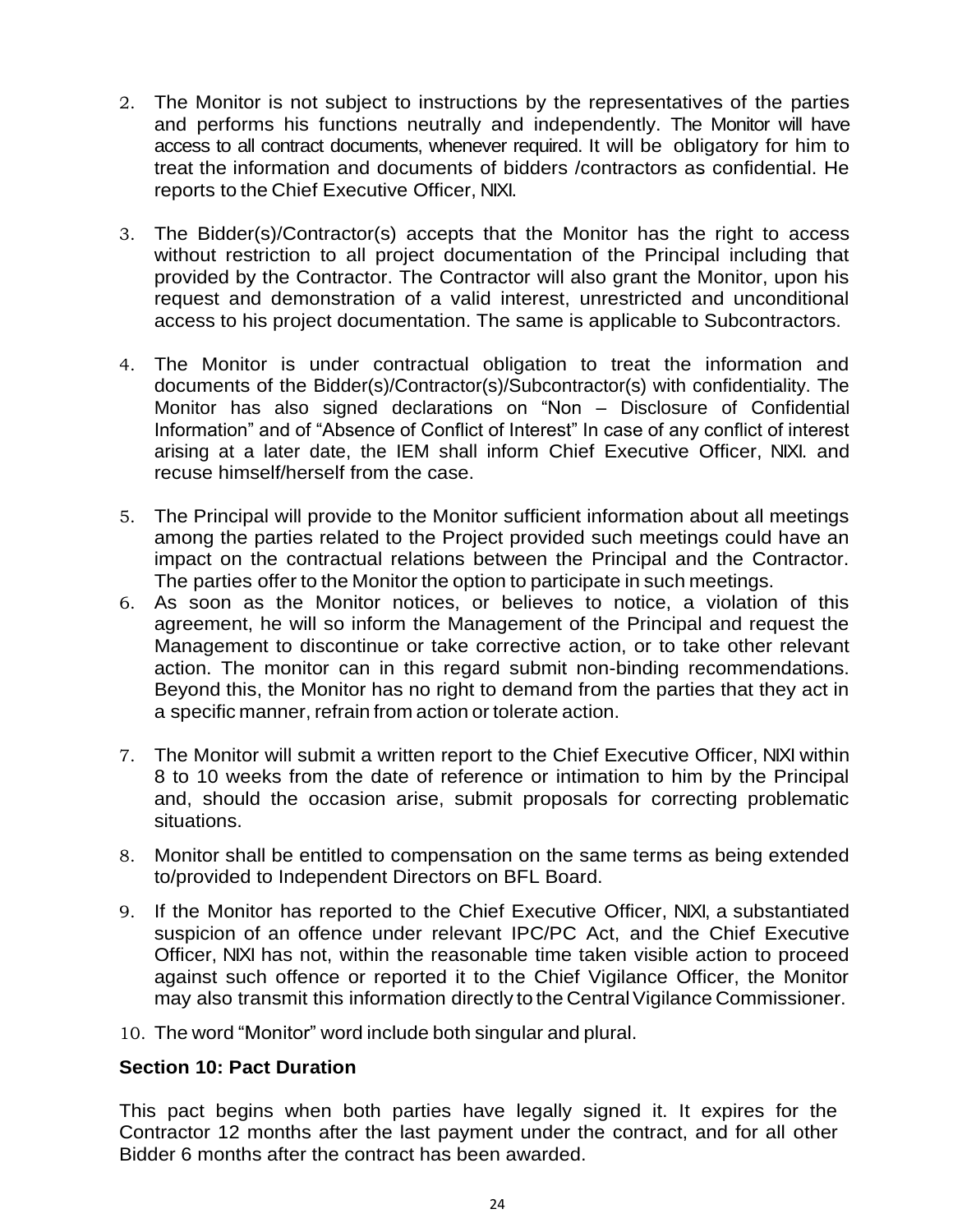If any claim is made/lodged during this time, the same shall be binding and continue to be valid despite the lapse of this pact as specified above, unless it is discharged/determined by Chief Executive Officer, NIXI.

#### **Section 11: Other Provisions**

 This agreement is subject to Indian Law. Place of performance and jurisdiction is the registered office of the Principal i.e.

**9th Floor, B-Wing, Statesman House, 148, Barakhamba Road, New Delhi-110 001 India**

- Changes and supplements as well as termination notices need to be made in writing. Side agreements have not been made.
- If the contractor is a partnership or a consortium, this agreement must be signed by all partners or consortium members.
- Should one or several provisions of this agreement turn out to be invalid, the remainder of this agreement remains valid. In this case, the parties will strive to come to an agreement to their original intentions.
- Issues like Warranty/Guarantee etc. shall be outside the purview of the IEMs.
- In the event of any contradiction between the Integrity Pact and its Annexure, the clause in the Integrity Pact will prevail.

| (For & on behalf of the Principal)<br>Bidder/Contractor) | (For                           | &          | on               | behalf | οf |
|----------------------------------------------------------|--------------------------------|------------|------------------|--------|----|
| (Office Seal)                                            | (Office Seal)                  |            |                  |        |    |
| Place                                                    | Dated                          |            |                  |        |    |
| Witness 1:<br>(Name & Address)                           |                                | Witness 1: | (Name & Address) |        |    |
| Witness 2:<br>(Name & Address)                           | Witness 2:<br>(Name & Address) |            |                  |        |    |
|                                                          |                                |            |                  |        |    |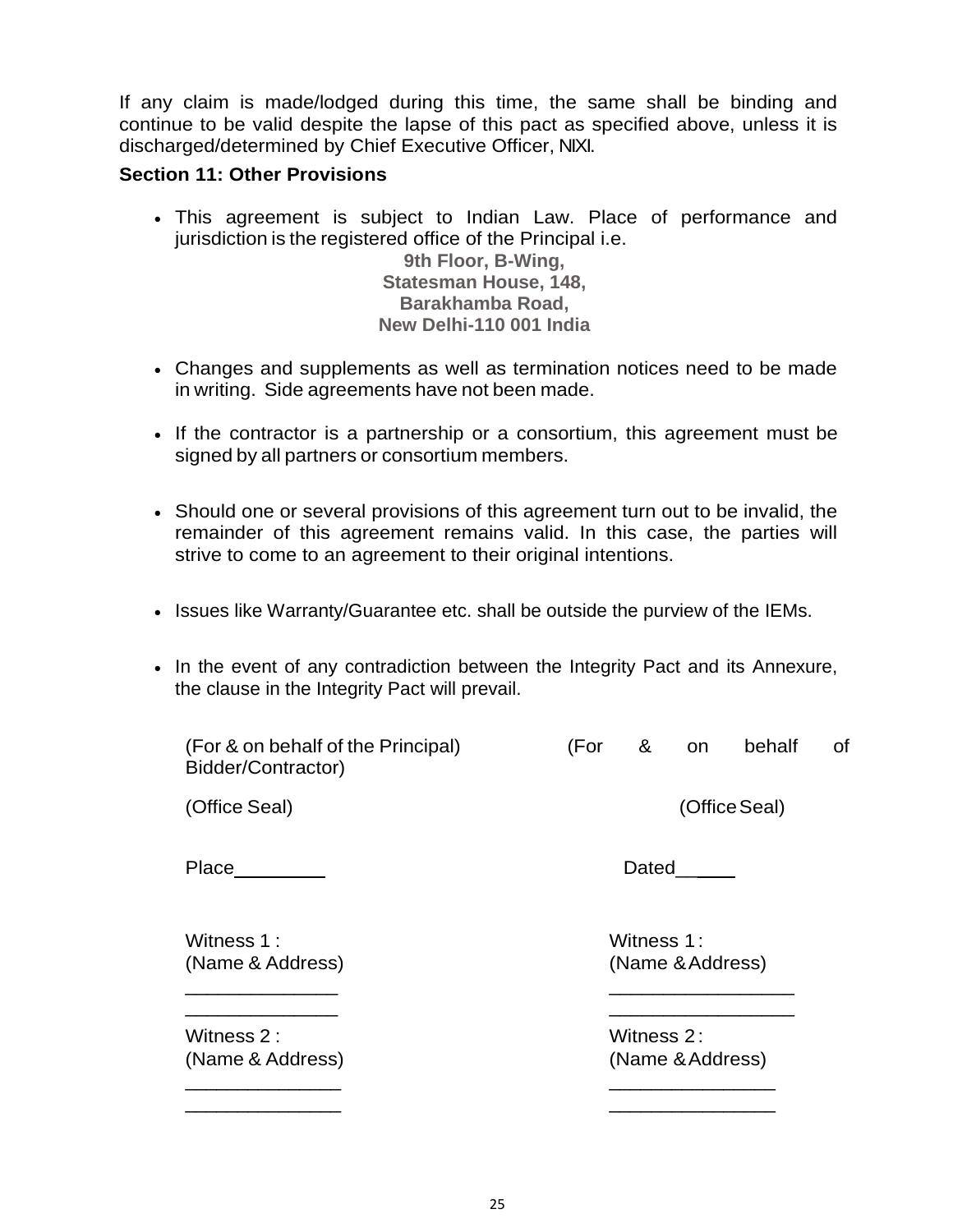**ANNEXURE-IV**

#### **UNDERTAKING**

**I/ we, hereby declare that the information furnished above is true, complete and correct to the best of my knowledge and belief.**

**I undertake the responsibility to inform you of any changes therein, immediately.**

**It is further declared that I/ we will provide the proofs if desired by NIXI, failing which our bid can be rejected.**

**I understand that in the event of my information being found false or incorrect at any stage, my/ our proposal shall be liable to cancellation / termination without notice or any compensation in lieu thereof.**

**SIGNATURES**

**NAME OF AUTHORISED PERSON NAME OF COMPANY**

**AFFIX SEAL OF COMPANY**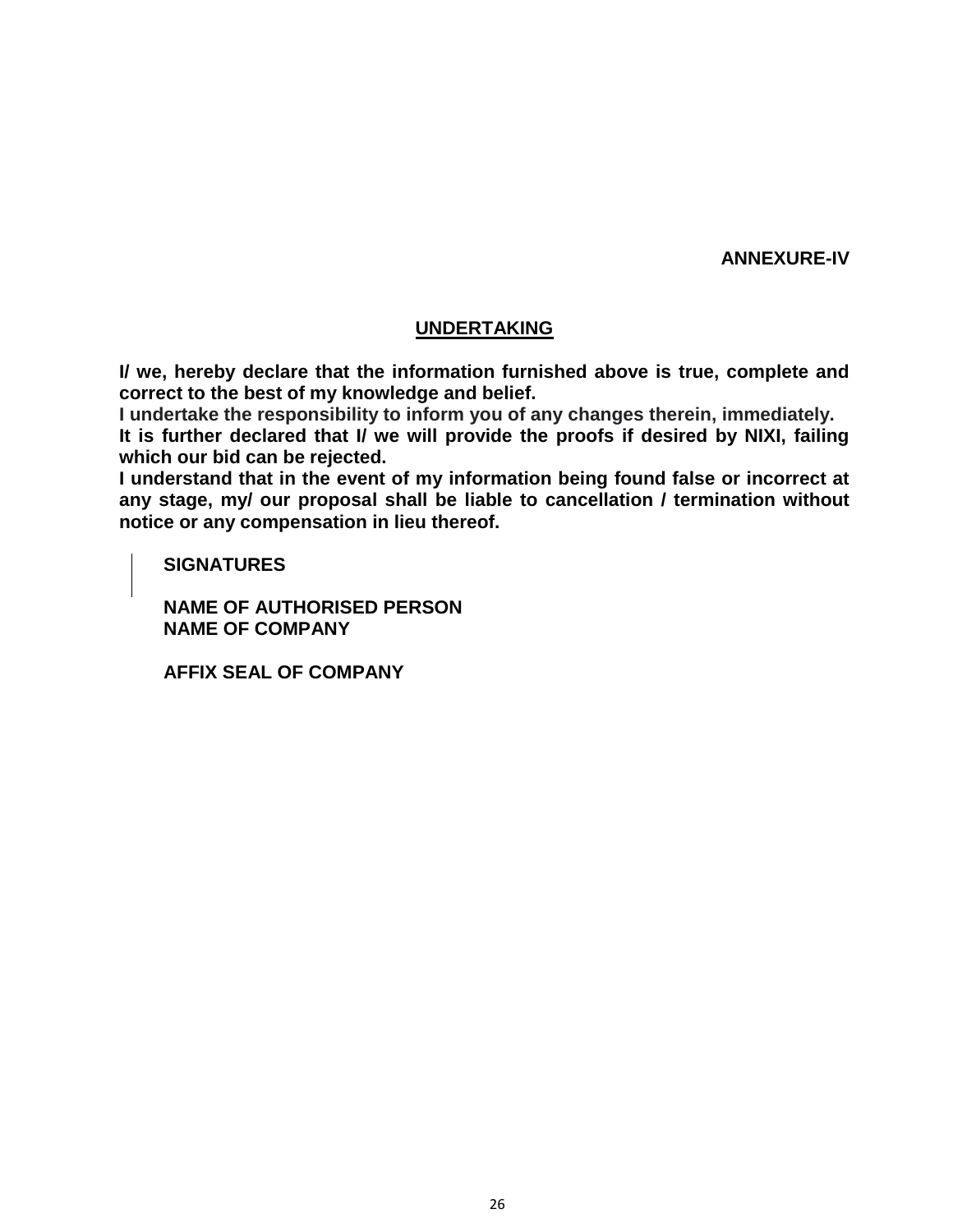#### **ANNEXURE-V**

### **CONFIDENTIALITY DECLARATION**

I/We, the undersigned, do hereby declare and confirm that I am aware that I have been assigned to render certain services (the "Services") for the Office of the National Internet Exchange of India (NIXI) in connection with the Agreement, dated 2017, between NIXI and me/ us **NIXI and me/** us In connection therewith, I hereby undertake and agree as follows:

#### **1. Certain Definitions**

(a) "Confidential Information" means any data, documents, materials or other information disclosed to me in connection with the Services, in any form whatsoever, whether orally, visually, in writing or otherwise (including in computerized or electronic form).

(b) "Permitted Purpose" means the use of the Confidential Information to perform the Services.

#### **2. The Contractor"s Confidentiality Obligations**

(a) I understand that the Contractor is subject to confidentiality obligations pursuant to the Contract.

(b) I have read and understand Clause XIX of tender document of NIXI, which will be strictly adhered to.

#### **3. Undertakings**

(a) I undertake to conduct myself and render services with a view to ensuring full compliance by the Contractor in view of the Clause XIX. In case of any doubt, I shall consult with NIXI or their nodal officer for their advice.

(b) I shall:

(i) use the same care and discretion to avoid disclosure, publication or dissemination of the Confidential Information as I use with my own similar information that I do not wish to disclose, publish or disseminate; and,

(ii) use the Confidential Information solely for the Permitted Purpose.

(c) Upon the request NIXI, or upon the termination or expiry of my/ our contract, I/ we shall immediately return NIXI all Confidential Information disclosed to me/ us or to which I/we had access during or as a result of the performance of the Services, together with all copies thereof. I/ we further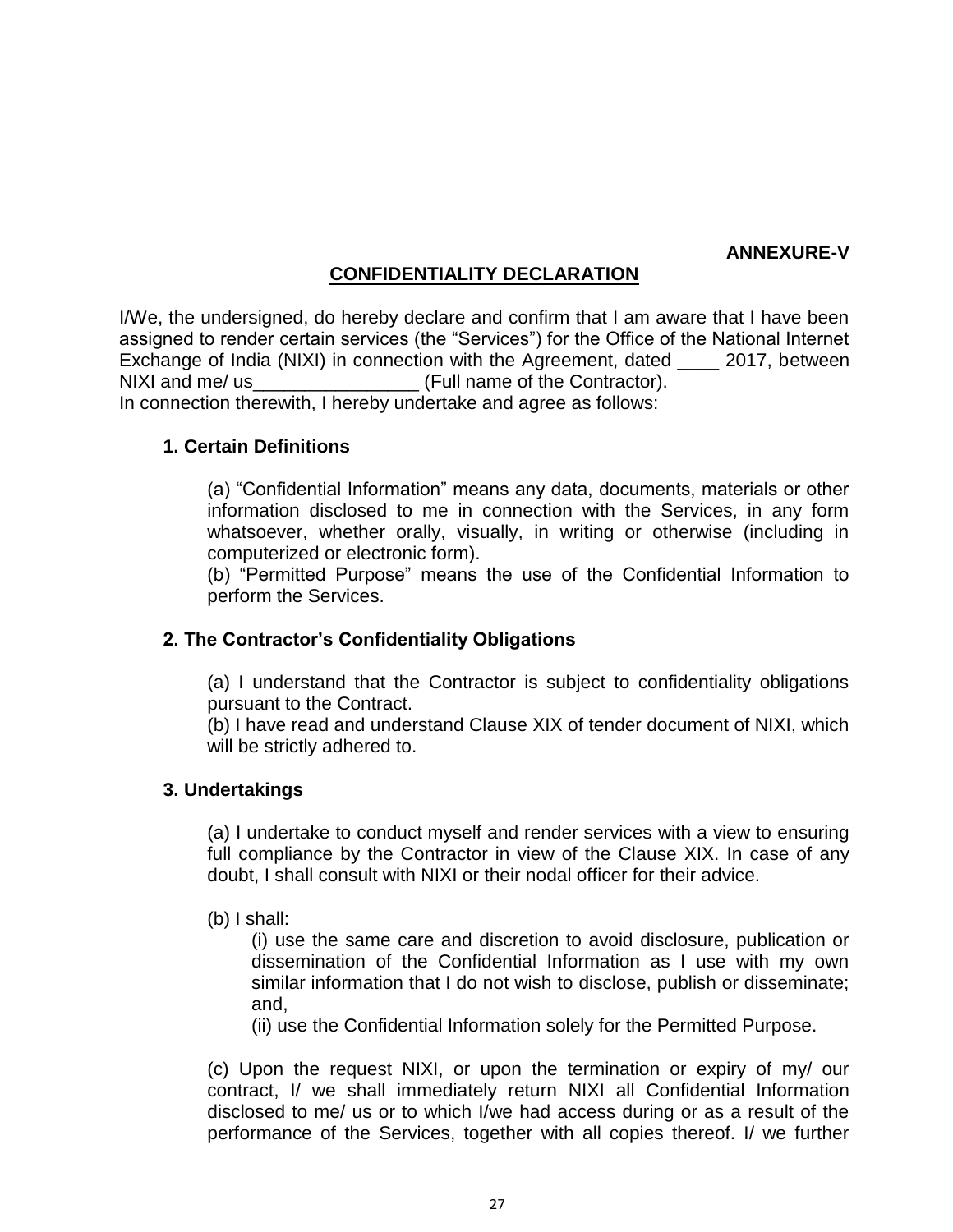undertake that no information (as per Clause XIX), or documents or stored in the memory shall be disclosed to anyone or misused in any way.

| <b>SIGNED:</b> |  |  |  |
|----------------|--|--|--|
|                |  |  |  |

**Name:**  $\blacksquare$ 

**Date: Place:**

## **ANNEXURE-VI**

## **PERFORMANCE BANK GUARANTEE**

Ref: Date Date Date Design and the United States of the United States of the United States of the United States

Bank Guarantee NO.

To

National Internet Exchange of India (NIXI) 9th Floor, B-Wing, Statesman House, 148 Barakhamba Road, New Delhi - 110001

1. Against contract vide Advance Acceptance of the Tender No. dated covering (hereinafter called the said "Contract") entered into between the National Internet Exchange of India (NIXI) (hereinafter called "the Purchaser") and  $\cdots$ ----------------------- (hereinafter called the "Bidder") this is to certify that at the request of the Bidder we Bank Ltd., are holding in trust in favour of the Purchaser, the amount of -------------------------------(write the sum here in words) to indemnify and keep indemnified the Purchaser against any loss or damage that may be caused to or suffered by the Purchaser by reason of any breach by the Bidder of any of the terms and conditions of the said contract and/or in the performance thereof. We agree that the decision of the Purchaser, whether any breach of any of the terms and conditions of the said contract and/or in the performance thereof has been committed by the Bidder and the amount of loss or damage that has been caused or suffered by the Purchaser shall be final and binding on us and the amount of the said loss or damage shall be paid by us forthwith on demand and without demur to the Purchaser.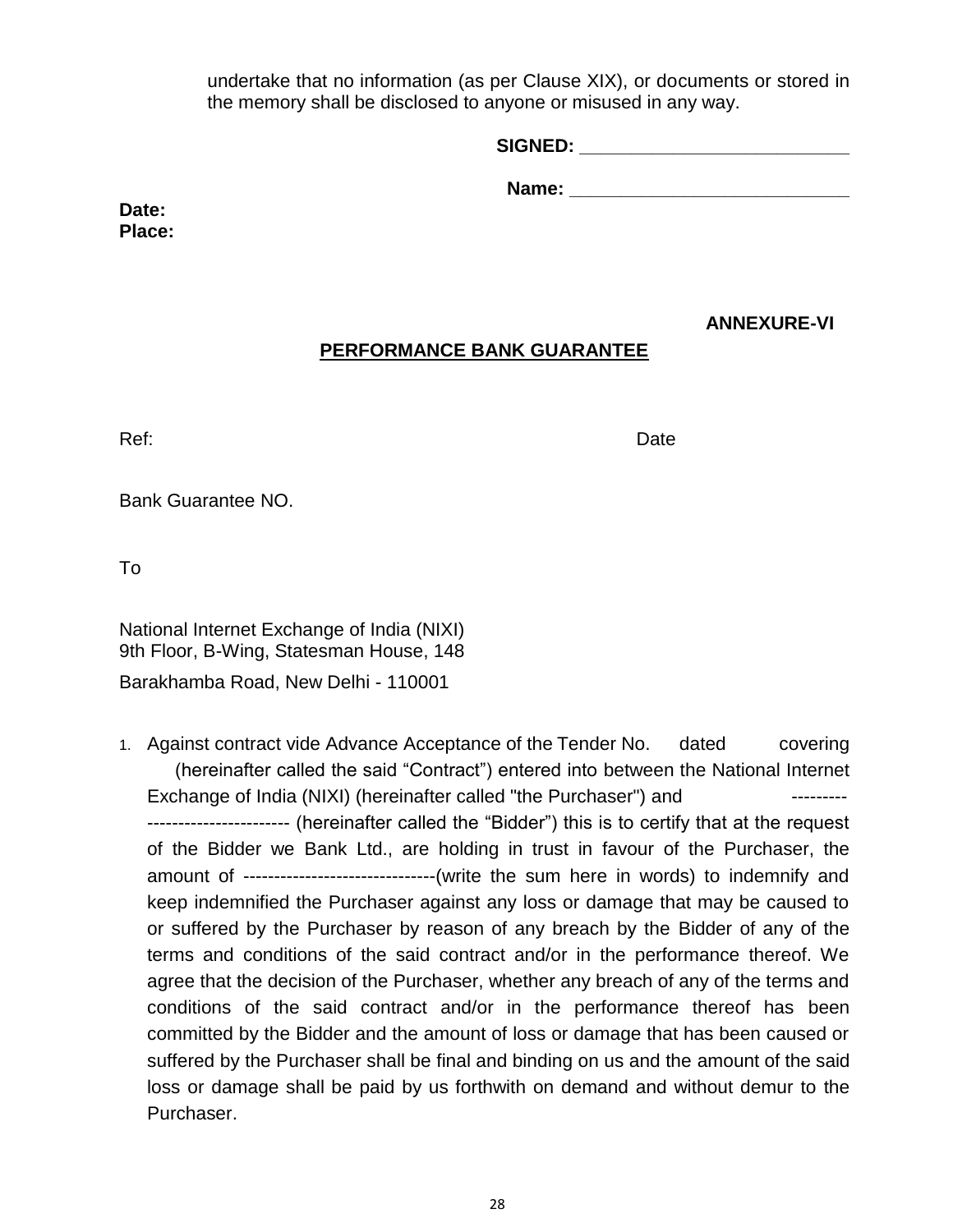- 2. We Bank Ltd, further agree that the guarantee herein contained shall remain in full force and effect during the period that would be taken for satisfactory performance and fulfilment in all respects of the said contract by the Bidder i.e. till hereinafter called the said date and that if any claim accrues or arises against us Bank Ltd, by virtue of this guarantee before the said date, the same shall be enforceable against us \_\_\_\_\_\_\_\_\_\_Bank Ltd, notwithstanding the fact that the same is enforced within six months after the said date, provided that notice of any such claim has been given to us Bank Ltd, by the Purchaser before the said date. Payment under this letter of guarantee shall be made promptly upon our receipt of notice to that effect from the Purchaser.
- 3. It is fully understood that this guarantee is effective from the date of the said contract and that We **Bank Ltd, undertake not to revoke this quarantee** during its currency without the consent in writing of the Purchaser.
- 4. We undertake to pay to the Purchaser any money so demanded notwithstanding any dispute or disputes raised by the Bidder in any suit or proceeding pending before any court or Tribunal relating thereto our liability under this present bond being absolute and unequivocal. The payment so made by us under this bond shall be a valid discharge of our liability for payment there under and the Bidder shall have no claim against us for making such payment.
- 5. We Bank Ltd, further agree that the Purchaser shall have the fullest liberty, without affecting in any manner our obligations hereunder to vary any of the terms and conditions of the said contract or to extend time of performance by the Tendered from time to time or to postpone for any time of from time to time any of the powers exercisable by the Purchaser against the said Bidder and to forebear or enforce any of the terms and conditions relating to the said contract and we, Bank Ltd., shall not be released from our liability under this guarantee by reason of any such variation or extension being granted to the said Bidder or for any forbearance by the Purchaser to the said Bidder or for any forbearance and or omission on the part of the Purchaser or any other matter or thing whatsoever, which under the law relating to sureties, would, but for this provision have the effect of so releasing us from our liability under this guarantee.
- 6. This guarantee will not be discharged due to the change in the constitution of the Bank orthe Bidder.

| Date                 |                     |
|----------------------|---------------------|
| Place                | Signature           |
| <b>Witness</b>       | <b>Printed name</b> |
| (Bank's common seal) |                     |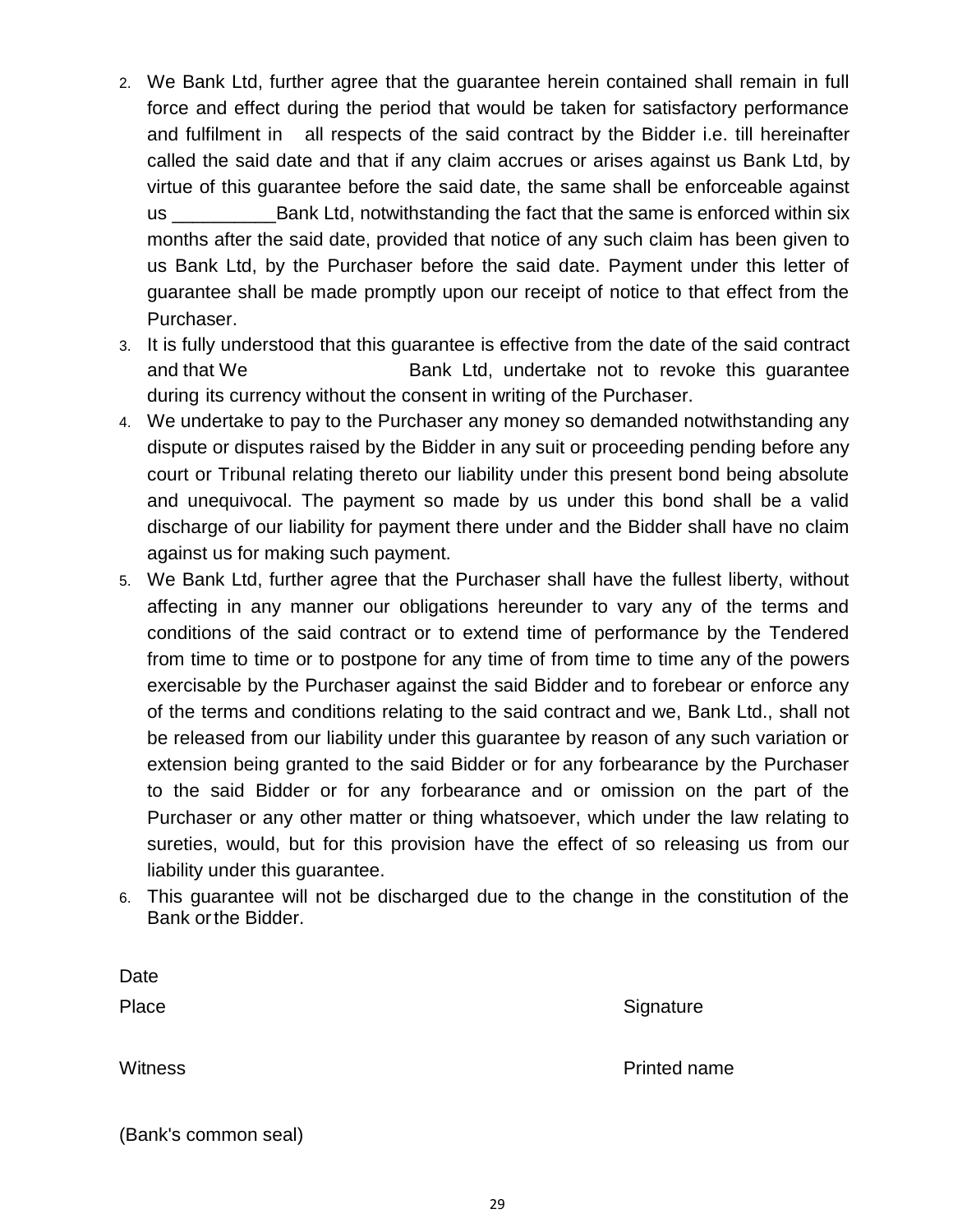#### **ANNEXURE-VII**

# **BIDDER PROFILE AND DETAILS OF BANK ACCOUNT FOR PAYMENT**

| <b>SL</b><br><b>NO</b> | <b>PARTICULARS</b>                              | TO BE FILLED BY THE BIDDER |
|------------------------|-------------------------------------------------|----------------------------|
| $\mathbf 1$            | <b>NAME OF COMPANY</b>                          |                            |
| 2                      | <b>ADDRESS, TELEPHONE &amp;</b><br><b>FAX</b>   |                            |
| 3                      | <b>AUTHORISED PERSON &amp;</b><br><b>MOBILE</b> |                            |
| $\overline{4}$         | <b>COMPANY REGISTRATION</b><br><b>DETAILS</b>   |                            |
| 5                      | <b>AVERAGE TURNOVER OF</b><br><b>LAST 3 YR</b>  |                            |
| 6                      | <b>IT RETURNS OF LAST THREE</b><br><b>YEARS</b> |                            |
| $\overline{7}$         | <b>NAME OF BANK</b>                             |                            |
| 8                      | <b>BRANCH ADDRESS OF BANK</b>                   |                            |
| 9                      | <b>IFSC CODE</b>                                |                            |
| 10                     | <b>MICR CODE</b>                                |                            |
| 11                     | <b>ACCOUNT NUMBER</b>                           |                            |
| 12                     | <b>TYPE OF ACCOUNT</b>                          |                            |
| 13                     | <b>PAN DETAILS</b>                              |                            |
| 14                     | <b>GST DETAILS</b>                              |                            |

I, hereby, declare that the details given above are true, correct and complete.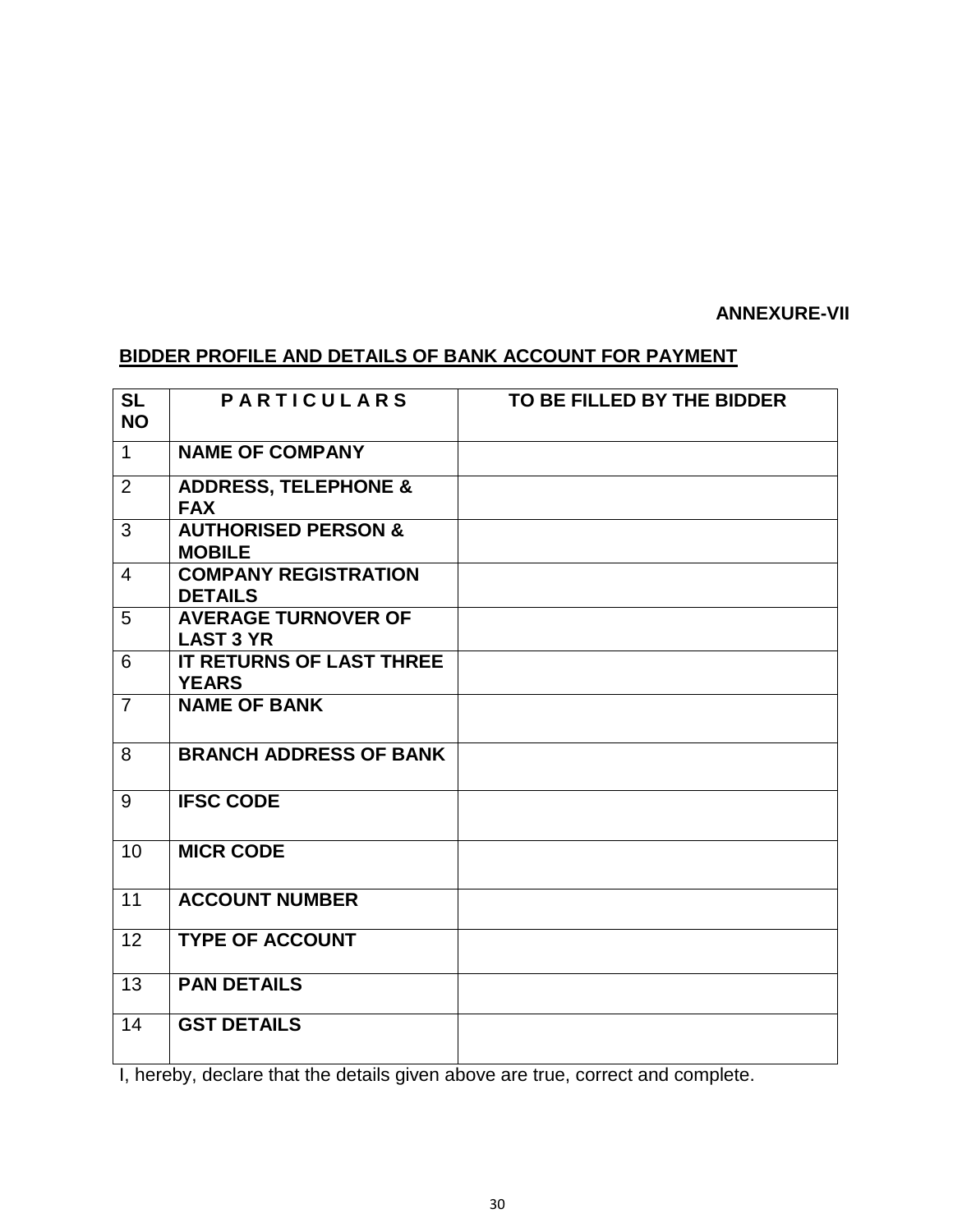## **ANNEXURE- VIII**

## **CHECK LIST**

| SL.            | <b>PARTICULARS</b>                                     | <b>ENCLOSED</b> |           |
|----------------|--------------------------------------------------------|-----------------|-----------|
| NO.            |                                                        | <b>YES</b>      | <b>NO</b> |
| 1              | <b>PROOF OF EXPERIENCE</b>                             |                 |           |
| $\mathbf{2}$   | <b>PROOF OF FINANCIAL TURNOVER OF LAST THREE YEARS</b> |                 |           |
| 3              | <b>PROFILE/ SET UP/ ESTABLISHMENT IN INDIA</b>         |                 |           |
| 4              | <b>PROOF OF MSME/SC/ST/WOMEN ENTERPRENEUR</b>          |                 |           |
| 5              | <b>SELF DECLARATION OF MAN POWER</b>                   |                 |           |
| 6              | PHOTOCOPY OF PAN/AADHAR CARDS                          |                 |           |
| $\overline{7}$ | <b>PROOF OF TENDER FEES</b>                            |                 |           |
| 8              | <b>SUBMISSION OF PRE-BID DECLARATION</b>               |                 |           |
| 9              | <b>SUBMISSION OF INTEGRITY PACT</b>                    |                 |           |
| 10             | <b>SUBMISSION OF CONFIDENTIALITY DECLARATION</b>       |                 |           |
| 11             | <b>SUBMISSION OF BANK DETAILS</b>                      |                 |           |
| 12             | <b>SUBMISSION OF DECLARATION</b>                       |                 |           |
| 13             | <b>SUBMISSION OF NON-BLACKLISTING</b>                  |                 |           |
| 14             | <b>SIGNED PHOTOCOPY OF THE TENDER</b>                  |                 |           |
| 15             | <b>CANCELLED CHEQUE FOR E - PAYMENTS</b>               |                 |           |
| 16             | <b>SUBMISSION OF TECHNICAL BID (ENVELOPE PART I)</b>   |                 |           |
| 17             | <b>SUBMISSION OF PRICE BID (ENVELOPE PART II)</b>      |                 |           |
| 18             | <b>DULY SIGNED CHECK LIST</b>                          |                 |           |
| 19             | ANY OTHER DOCUMENT/S BEING SUBMITTED (PLEASE           |                 |           |